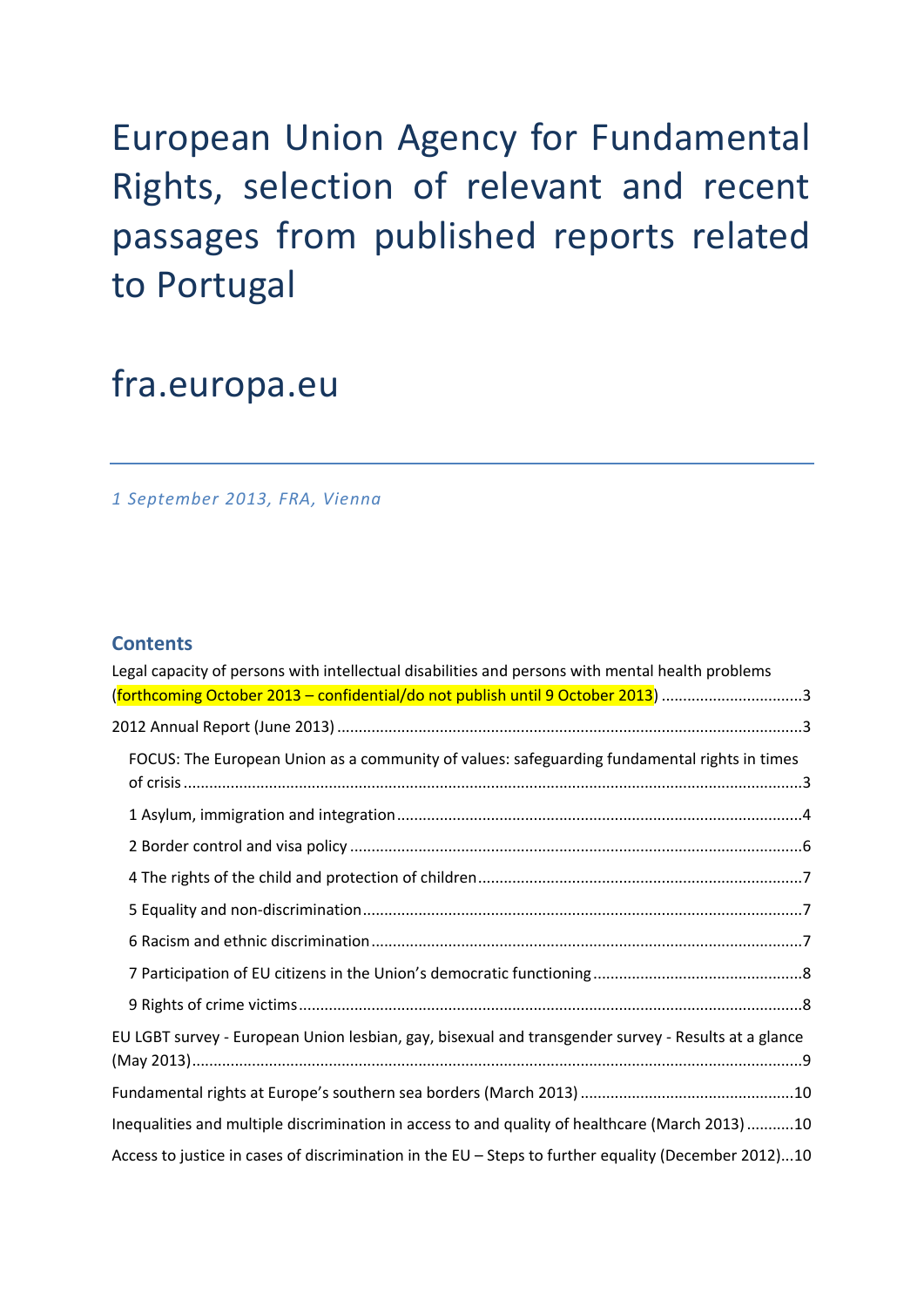| EU-MIDIS Data in focus report 6: Minorities as Victims of Crime (November 2012)10                                                                                        |
|--------------------------------------------------------------------------------------------------------------------------------------------------------------------------|
| Making hate crime visible in the European Union: acknowledging victims' rights (November 2012).11                                                                        |
| FRA Annual Report 2011 - Fundamental rights: challenges and achievements in 2011 (June 2012)11                                                                           |
|                                                                                                                                                                          |
|                                                                                                                                                                          |
|                                                                                                                                                                          |
|                                                                                                                                                                          |
|                                                                                                                                                                          |
|                                                                                                                                                                          |
|                                                                                                                                                                          |
| Involuntary placement and involuntary treatment of persons with mental health problems (June                                                                             |
| The situation of Roma in 11 EU Member States - Survey results at a glance (May 2012)15                                                                                   |
| 16 [Aundamental rights of migrants in an irregular situation in the European Union (November 2011).                                                                      |
| The legal protection of persons with mental health problems under non-discrimination law (October                                                                        |
| (Report) Respect for and protection of persons belonging to minorities 2008-2010 (September 2011)                                                                        |
| Migrants, minorities and employment - Exclusion and discrimination in the 27 Member States of the                                                                        |
| Migrants, minorities and employment - Exclusion and discrimination in the 27 Member States of the                                                                        |
| Homophobia, transphobia and discrimination on grounds of sexual orientation and gender identity                                                                          |
| Access to justice in Europe: an overview of challenges and opportunities (March 2011) 21                                                                                 |
|                                                                                                                                                                          |
| Report - Detention of third-country nationals in return procedures (November 2010) 22                                                                                    |
| Homophobia, transphobia and discrimination on grounds of sexual orientation and gender identity -                                                                        |
| Racism, ethnic discrimination and exclusion of migrants and minorities in sport: a comparative                                                                           |
| Access to effective remedies: The asylum-seeker perspective (Thematic report) (September 2010).24                                                                        |
| The duty to inform applicants about asylum procedures: The asylum-seeker perspective (September                                                                          |
| Data Protection in the European Union: the role of National Data Protection Authorities<br>(Strengthening the fundamental rights architecture in the EU II) (May 2010)25 |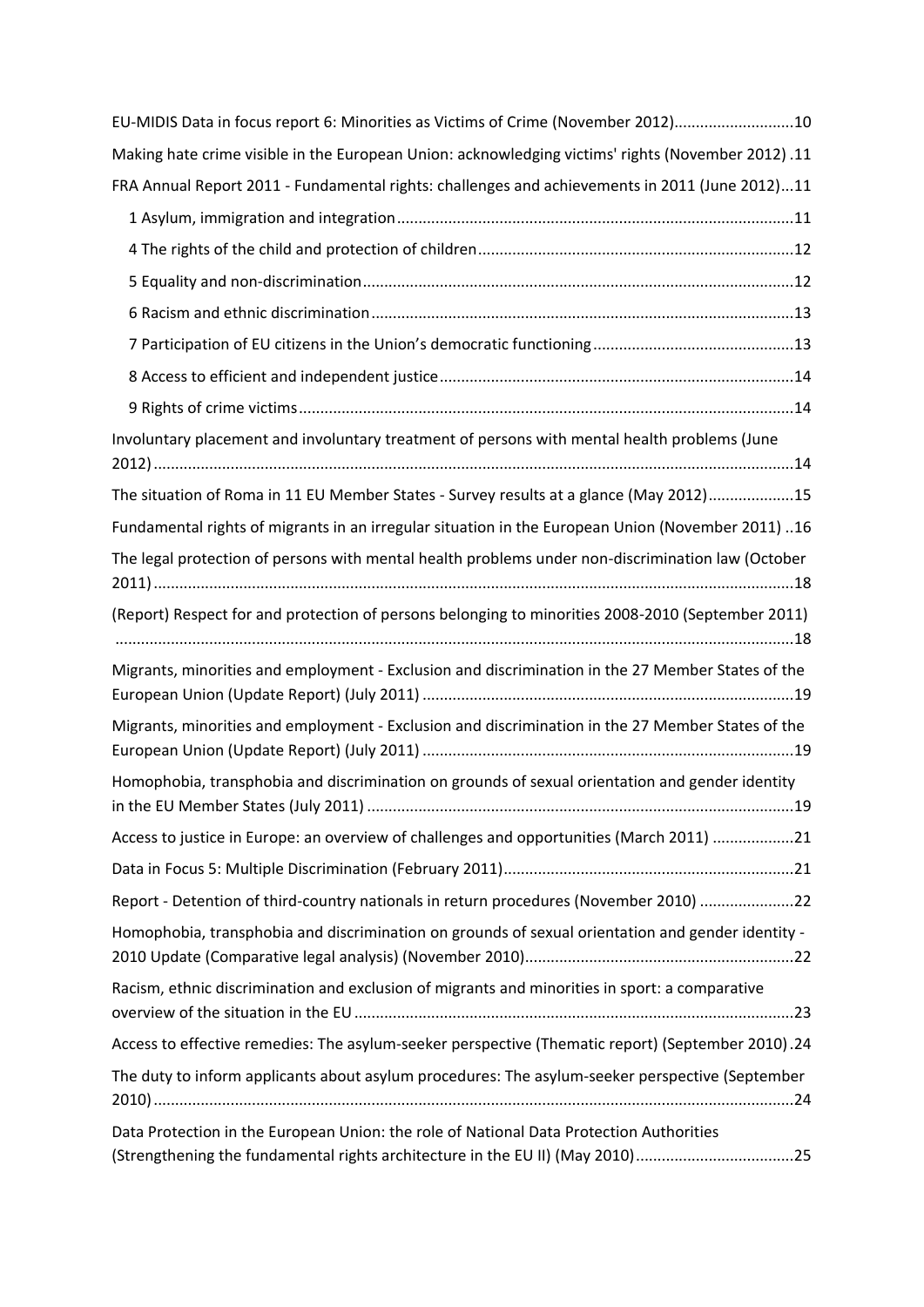# **Legal capacity of persons with intellectual disabilities and persons with mental health problems (forthcoming October 2013 – confidential/do not publish until 9 October 2013)**

"The relevant laws across the EU Member States vary considerably in the terminologies they use, making comparisons challenging. Systems that use substituted decision-making schemes, or full loss of legal capacity, may term such representation as full guardianship, 'wardship' (in Ireland) or 'tutorship' (in France and Luxembourg (tutelle) and in Italy (tutore)). The term 'curatorship' appears to be used in Estonia, France, Luxembourg, Portugal and Spain to refer to various systems of partial restriction of legal capacity, and systems under which the legal representative can make legally binding decisions only with the agreement or consent of the person concerned. In contrast, the Dutch 'curator' (curatele) system is the most restrictive, with a person under such a system requiring the curator's permission for all legal acts." (p. 29)

"The comparative analysis suggests that EU Member States take three approaches to designating those who may apply for protective measures. A few EU Member States put no limit on who can initiate incapacitation proceedings. […] A smaller group of Member States restrict the range of persons who can commence the procedure to family members or the public prosecutor. In the Netherlands, for instance, the most restrictive form of guardianship can be requested only by a family member or the Public Prosecutor. Similarly, in **Portugal**, the range is limited to the person's spouse, guardian or carer, a relative who is an heir or the public prosecutor. In France, this category is broader and includes persons who have "close and stable ties with the person"." (p. 34/35)

"An overview of some legal provisions found in the EU-27 exemplifies the different approaches. The Portuguese Civil Code expressly entrusts guardianship to the spouse." (p. 35)

"The comparative analysis shows that in the majority of EU Member States a guardianship measure is in principle instituted for an unlimited period of time and is not subject to periodic review. In Slovakia, for instance, there is no maximum time limit for the duration of the protective measure.252 Bulgaria is another such example, since the law does not limit the duration of guardianship once it has been established. Other Member States without a statutory maximum duration include Belgium, Cyprus, the Czech Republic, Greece, Ireland, Lithuania, the Netherlands, Poland, Portugal, Slovenia and Spain." (p. 38)

# **2012 Annual Report (June 2013)**

[http://fra.europa.eu/sites/default/files/annual-report-2012\\_en.pdf](http://fra.europa.eu/sites/default/files/annual-report-2012_en.pdf)

**FOCUS: The European Union as a community of values: safeguarding fundamental rights in times of crisis**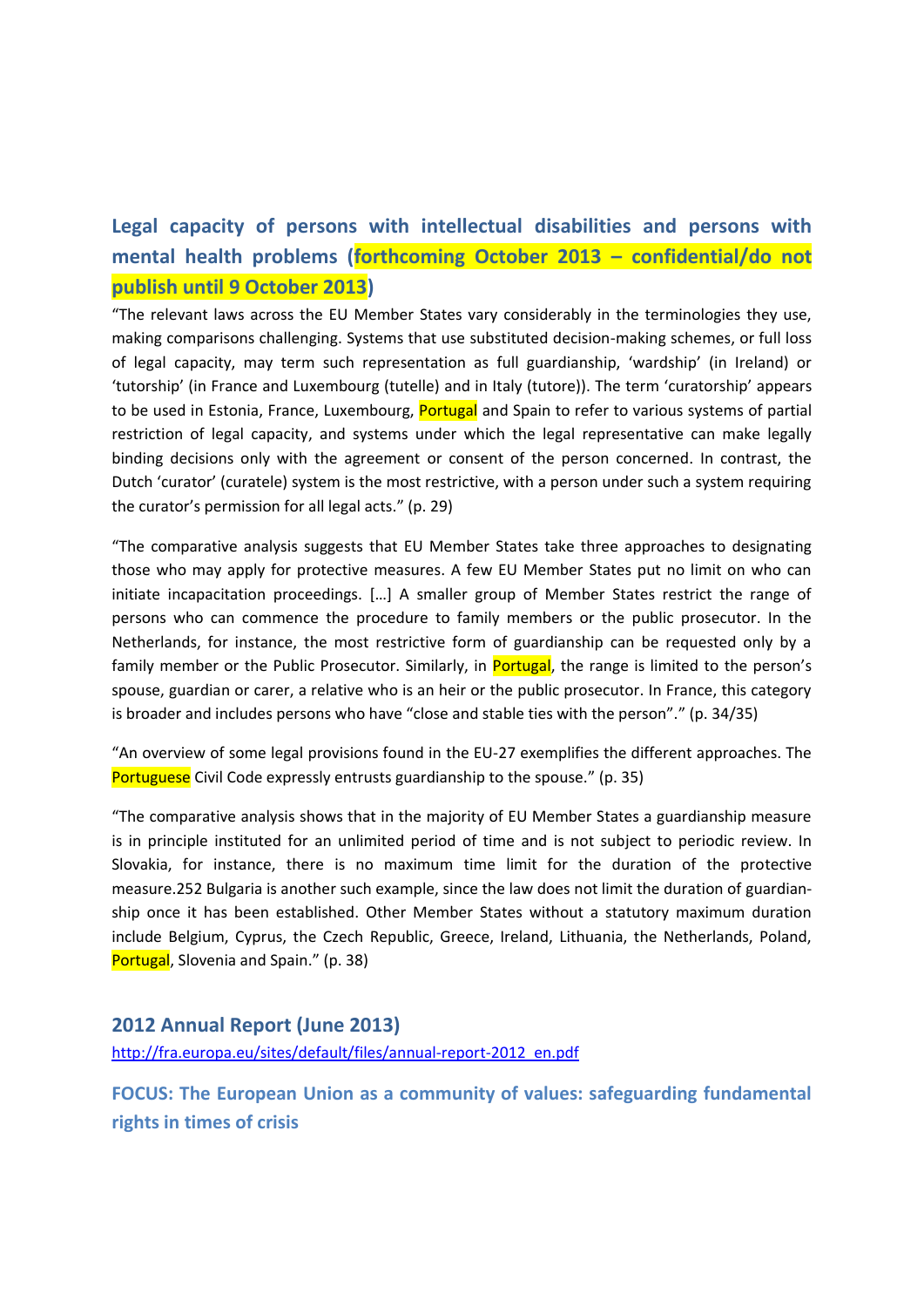#### **Crisis situations**

#### **The situation on the ground**

"Figure: Persons at risk of poverty or social exclusion, by EU Member State, 2011 (%)" p.16

"Whereas it is difficult to assess causal links between the socio-economic crisis and vulnerability, including of persons who do not necessarily belong to vulnerable groups, vulnerability rises in times of crisis. For instance, the "economic downturn […] has had some impact on the overall extent of homelessness. For Greece, Ireland, Italy, Portugal, Spain, and the UK, the crisis was identified as a key driver of increased homelessness in the past 5 years,"<sup>1</sup> as the European Federation of National Organisations working with the Homeless (Feantsa) reports. Feantsa also highlights that the rate of homelessness has increased by 25 % to 30 % in Greece, **Portugal** and Spain since the beginning of the economic crisis. It observes a trend to more homeless migrants, due to "cuts in welfare, housing, health, probation services, education and training".<sup>2</sup> Feantsa also saw an apparent increase of homeless persons in Lithuania who come from care institutions." p.17

#### **Safeguarding European values: current developments and discussions**

#### **Conclusion**

"Political discourse in 2012 witnessed a variety of different elements of crisis above and beyond the economic crisis. In various EU Member States and transnationally a 'crisis jargon' evolved into potentially divisive rhetoric, especially *vis-à-vis* vulnerable economies, labelling them with a derogatory shorthand.<sup>3</sup>" p.28

#### **1 Asylum, immigration and integration**

#### **1.2. Stateless persons**

"Half of the EU's Member States – **Austria, Belgium, Bulgaria, Denmark, France, Hungary, Luxembourg,** the **Netherlands, Portugal, Romania, Spain, Sweden** and the **United Kingdom** – as well as **Croatia** committed themselves to taking action in the area of statelessness. Such commitments ranged from considering joining the 1961 Convention (**Belgium, Luxembourg, Portugal** and **Spain)** to reviewing the implementation of the 1954 Convention (for example, **Austria**  and the **United Kingdom**). (…)In fulfilment of this commitment, **Bulgaria** and **Portugal** acceded to the 1954 Convention Relating to the Status of Statelessness and the 1961 Convention on the Reduction of Statelessness in March and October 2012, respectively." p.45

#### **1.3. Immigration and return**

#### **1.3.2. Rights of migrants in an irregular situation**

"EU Member States took further steps to implement the Employers Sanctions Directive (Directive 2009/52/EC). The European Commission addressed reasoned opinions to **Belgium**, **Cyprus**, **Lithuania**, **Luxembourg**, **Finland**, **Poland**, **Portugal**, **Slovenia** and **Sweden** in 2012 for failing to

 $1$  European Federation of National Organisations working with the Homeless – Feantsa (2012), p. 21.

<sup>2</sup> *Ibid*.

<sup>&</sup>lt;sup>3</sup> For example: "Portugal, Ireland, Italy, Greece and Spain", by some referred to as 'PIIGS'.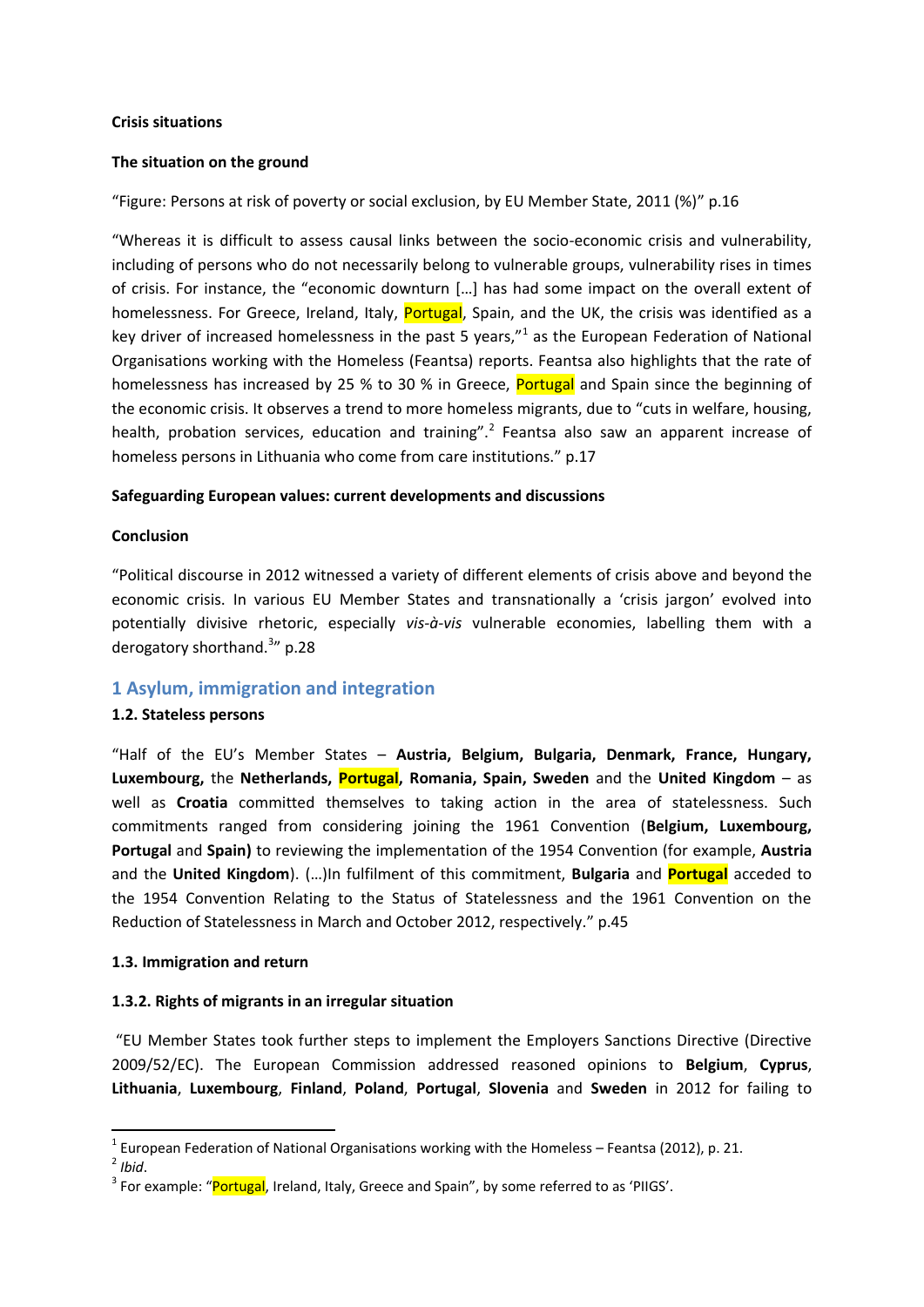transpose the directive on time. New legislation transposing the directive entered into force in several Member States, including **Cyprus**, **Italy**, **Poland**, **Portugal<sup>4</sup>** and **Slovenia.** In contrast, **Belgium Luxembourg** and **Sweden** could not fully complete the legislative process to transpose the directive in 2012." Pp.47-48

"Table 1.5: Types of alternatives applied by EU Member States, EU-25 and Croatia" p.53

"Establishment of effective monitoring systems in 2012 (…)

Portugal designated the Aliens Service (*Serviço de Estrangeiros e Fronteiras*) as the authority responsible for return monitoring.<sup>5</sup> The Aliens Service cannot, however, be considered independent, as it is the same agency implementing returns. (…)

As illustrated in Figure 1.2, at the end of 2012, legislation or cooperation agreements between the authorities and the monitoring body in 15 Member States, including the **United Kingdom** which is not bound by the Return Directive, provide for independent return monitoring. These either provide a legal basis for monitoring returns in general or designate a specific institution for this function. EU Member States where monitoring is designated to an agency belonging to the branch of government responsible for the return (Portugal,<sup>6</sup> Sweden and Member States where monitoring is carried out on an ad hoc or informal basis (such as pilot projects in **Finland** and **Poland**)) have not been included among these 15 EU Member States. (…)

Six EU Member States – **Bulgaria**, **France**, **Greece**, **Italy**, **Slovenia** and **Spain** – have no effective monitoring system and **Ireland** is not bound by the Return Directive. Although National Human Rights Institutions (NHRIs) may monitor the pre-departure phase in detention centres where persons pending return are held, as, for example, in **Belgium**, **Bulgaria** and **Portugal**, they generally do not act as forced return monitoring bodies. (…)

Monitoring systems are operational to different degrees. In a minority of EU Member States, the monitors accompany the actual return flight. Of the 15 Member States where FRA considers that effective monitoring systems are in place, only seven (**Austria**, **Belgium**, **Czech Republic**, **Denmark**, **Estonia**, **Luxembourg** and the **United Kingdom**) monitored a return flight in 2012, while monitoring in the other Member States remained limited to the pre-departure process. In **Lithuania**, the Red Cross plans to join a return flight in 2013. Members States with monitors who are not independent from the authority implementing the removal (**Portugal** and **Sweden**) also carry out in-flight monitoring." Pp.55-56

#### **1.4. Integration of migrants**

#### **1.4.1. Key developments**

"The Immigrant Citizens Survey, co-funded by the European Commission, explored experiences across the EU of integration policies by first-generation migrants who have resided in an EU Member State for more than one year, in the fields of employment, languages, political and civic participation, family reunification, long-term residence, citizenship and the link between

<sup>&</sup>lt;sup>4</sup> Portugal, Law 29/2012, 9 August 2012.

<sup>5</sup> Portugal, Law 29/2012, 9 August 2012.

<sup>6</sup> *Ibid*.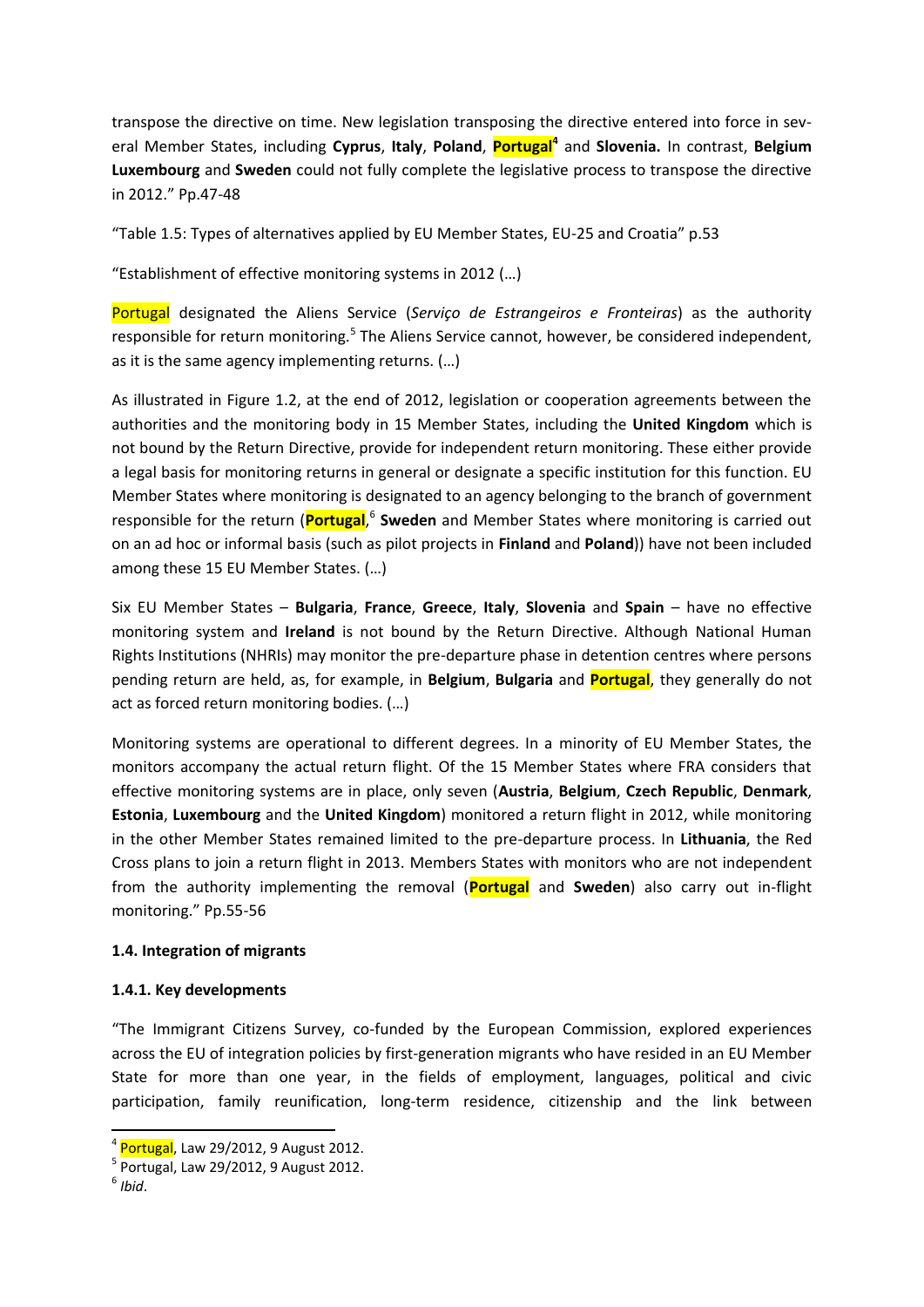participation and positive settlement outcomes. The survey, published in 2012 by the King Baudouin Foundation and the Migration Policy Group, covered 15 cities in seven EU Member States (Belgium, France, Germany, Hungary, Italy, Portugal and Spain), and 7,473 immigrants born outside the EU participated. (…)

The *Good Ideas from Successful Cities: Municipal Leadership in Immigrant Integration*105 report shares good practices from cities in eight EU Members States (Austria, France, Germany, Ireland, the Netherlands, **Portugal**, Spain and the United Kingdom) on topics including city charters, programmes of inclusion, participation and belonging, as well as welcoming communities. A tendency to cut costs and reduce social benefits for third-country nationals is observed at the national level." Pp.58-59

### **1.4.2. National action plans on integration**

"Table 1.7: National-level action plans on integration, 16 EU Member States" p.62

"Table 1.9: Indicators used for integration monitoring in EU Member States with migrant integration action plans, 16 EU Member States" p.62

# **2 Border control and visa policy**

### **2.1 Border control**

### **2.1.2. Persons held in airport transit zones – access to food, water and a place to rest**

"At Frankfurt airport in **Germany**, border guards can purchase food in the canteen for passengers without resources, either upon passenger request or, after two to three hours, upon offer by the police, which is then later charged to the airline.30 In **Portugal**, the Aliens Service (*Serviço de Estrangeiros e Fronteiras*) acquires supplies and distributes them to passengers." p.83

# **2.1.3. Automated Border Control (ABC) gates and smart borders**

"Nine EU Member States have introduced ABC gates, primarily at airports: Bulgaria, the Czech Republic, Finland, France, Germany, the Netherlands, Portugal, Spain and the United Kingdom.<sup>7</sup>" p.84

### **2.1.4. Immigration liaison officers (ILOs)**

"By 2012, approximately two thirds of EU Member States as well as **Croatia** had posted immigration liaison officers abroad: **Austria**, **Belgium**, the **Czech Republic**, **Denmark**, **Finland**, **France**, **Germany**, **Hungary**, **Italy**, **Latvia**, the **Netherlands**, **Poland**, **Portugal**, **Spain**, **Sweden** and the **United Kingdom**." p.87

### **2.2. A common visa policy**

# **2.2.1. Visa Information System (VIS)**

"By 4 November 2012, the VIS had recorded about 1,800,000 visa applications, of which more than 1,500,000 were issued and about 220,000 refused. Table 2.1 provides an overview of the visas with biometric identifiers (fingerprints) issued in 2012 in five Member States. As part of the consular

<sup>&</sup>lt;sup>7</sup> Information provided by Frontex.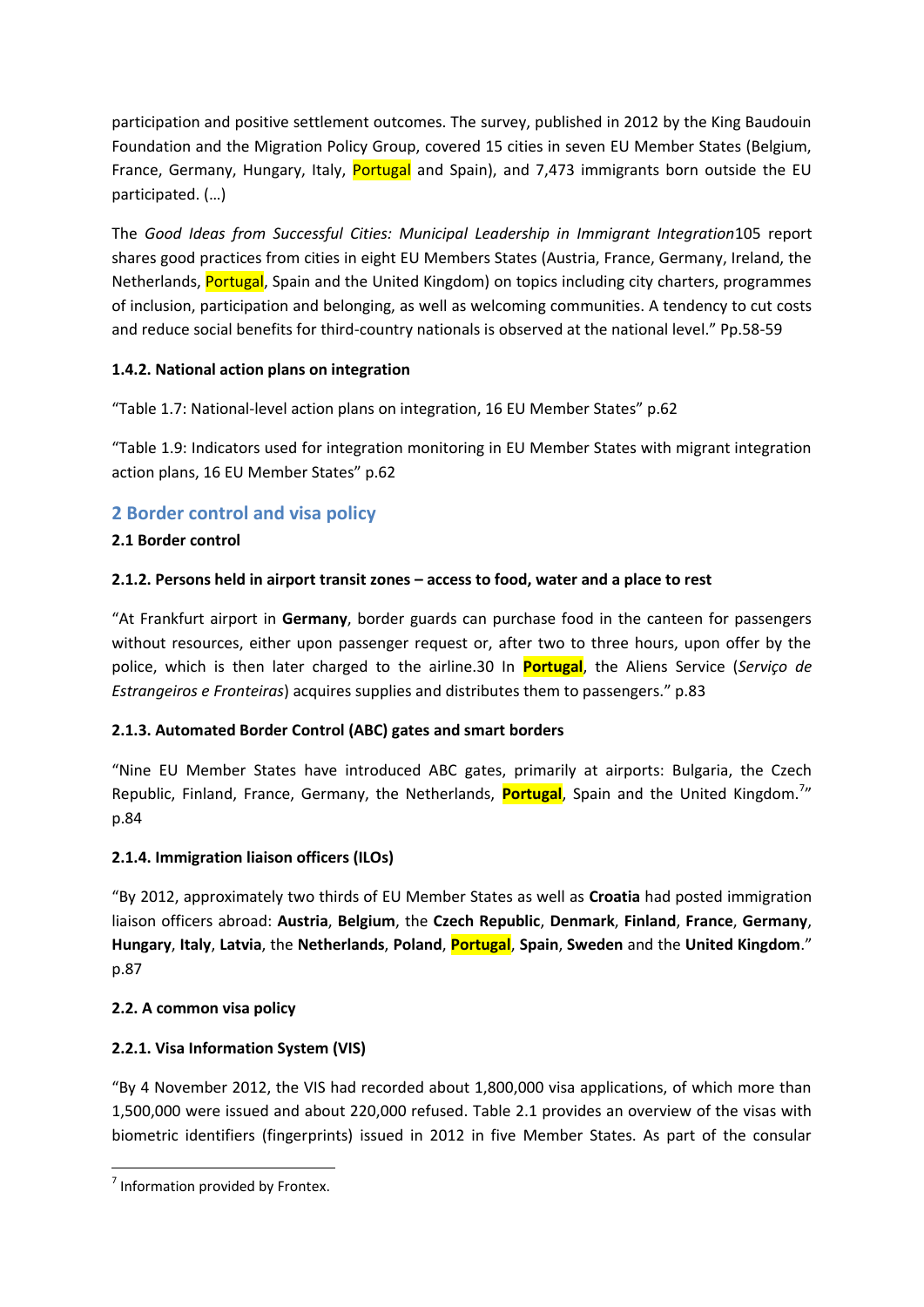representation, Member States may also cooperate on the collection of biometric identifiers.85 In Istanbul, for instance – the Member States of Estonia, Portugal and Slovenia as well as Norway are represented by the Hungarian embassy, which collects the biometric identifiers on behalf of these countries.86 This explains the relatively high numbers of visas with biometric identifiers issued by Hungary in Istanbul." p.90

# **4 The rights of the child and protection of children**

### **4.4. Asylum-seeking and migrant children**

"Table 4.1: Asylum applicants by age group (\*), 2012 (%), by EU Member State" p.126

#### **4.6. Child poverty**

"In **Portugal** a decree adopted in June 2012 significantly reduced various benefits with severe financial implications for families with children.<sup>8</sup>" p.128

### **5 Equality and non-discrimination**

#### **5.2. Key developments: national aspects**

#### **5.2.4. Discrimination on the ground of disability**

#### **Key developments in national policies and practices**

"In **Estonia**, the Ministry of Social Affairs published a handbook including guidelines on how to improve the accessibility of buildings and other facilities for persons with disabilities and older people, while plans to promote accessibility are ongoing in several municipalities in *Portugal.<sup>9</sup>*" p.153

### **5.2.5. Discrimination on the grounds of sexual orientation and gender identity**

"Regarding discrimination and the right to access goods and services, the Advocate of the Principle of Equality in **Slovenia** found discrimination on the ground of sexual orientation in a case concerning information in a tourist catalogue negatively affecting same-sex couples. Both **Portugal** and **Hungary**  reported instances of refusal to provide services. An advertising<sup>10</sup> instance was reported in Portugal while the Hungarian example referred to access to a campsite." p.154

# **6 Racism and ethnic discrimination**

### **6.1. Developments and trends in officially recorded crimes motivated by racism, xenophobia and related intolerances**

 8 Portugal, Decree-Law 133/2012(*Decreto-lei n.º 133/2012*), 27 June 2012, available at: www.cite.gov.pt/pt/ destaques/complementosDestqs/Declei\_133\_2012.pdf.

<sup>&</sup>lt;sup>9</sup> See, for example, Portugal, Procedure Announcement 2473//2012; and

www.sulinformacao.pt/2012/04/tavira-prepara-plano-municipal-de-promocao-da-acessibilidade.

<sup>10</sup> Soares, A. (2012) '*Imagens da campanha rejeitada pela Metro de Lisboa são "inócuas"'*, *Público*, 31 January 2012, available at: http://p3.publico.pt/actualidade/sociedade/2130/imagens-da-campanha-rejeitada-pelametro-de-lisboa-sao-inocuas.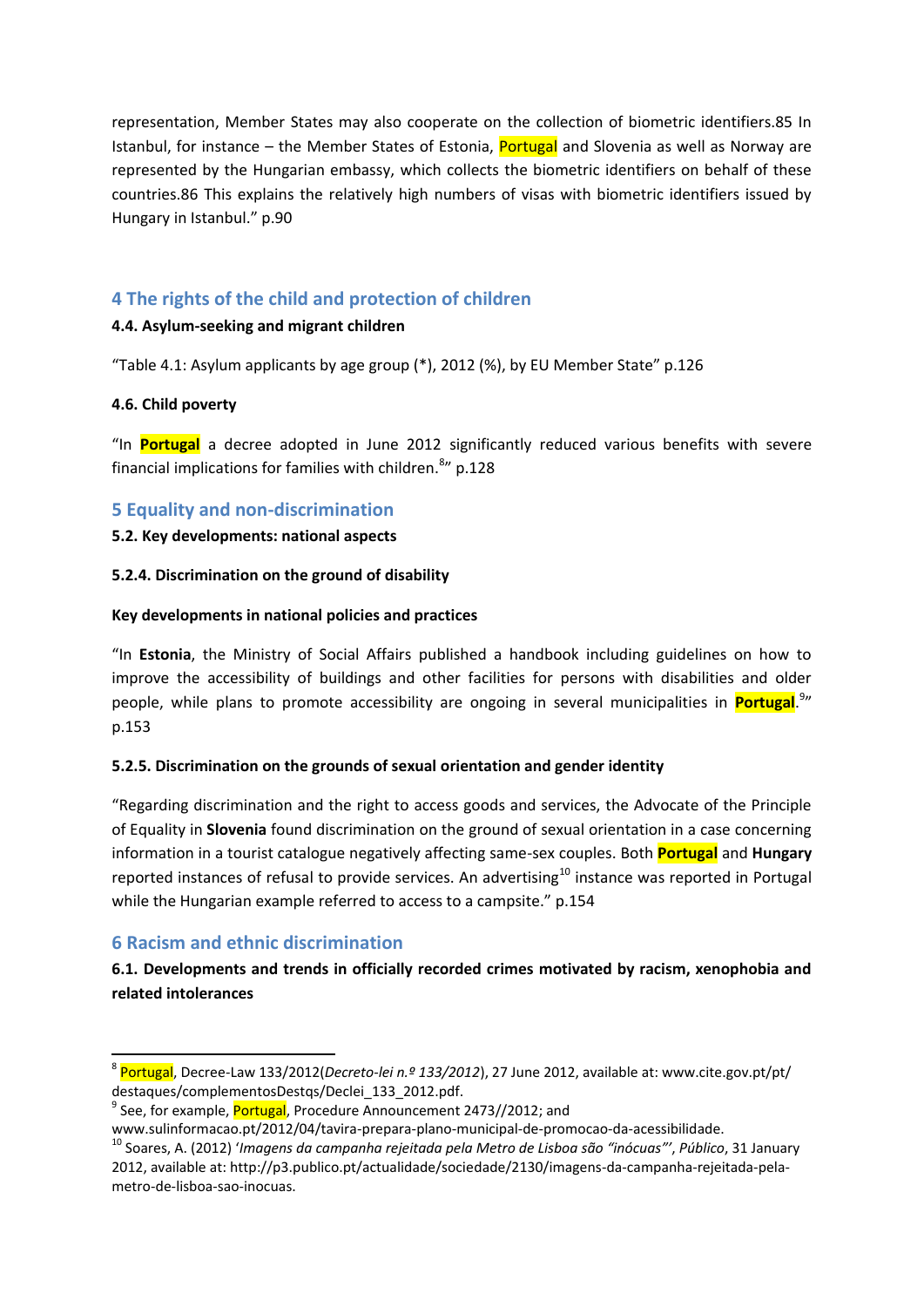"Table 6.7: Status of official data collection on racist, anti-Roma, antisemitic, Islamophobic/anti-Muslim and (right-wing) extremist crime in EU Member States, December 2012" p.188

"Reports of human rights monitoring bodies and other organisations concerning Hungary, Italy, Lithuania, **Portugal** and Slovakia show that Roma remain at risk of discrimination in housing and spatial segregation." p.197

"Concerns have been raised for Portugal, where public housing policies have failed to address the spatial segregation affecting many Roma, because of a lack of targeted measures to promote their access to mainstream social housing and because local authorities have taken steps that are not in line with international and European standards relating to the right to adequate housing, as the Commissioner for Human Rights of the Council of Europe notes.<sup>11</sup>" p.197

"Despite the adoption of policies aimed at promoting Roma inclusion in education, Roma children are especially prone to experience segregation in education in several EU Member States…they may be put in special classes or schools as is the case, for example, in Austria, Finland, Greece, Latvia, Portugal or Spain." p.199

"Concerning Portugal, the Council of Europe Commissioner for Human Rights stressed that Roma pupils continued to be taught in separate classes."<sup>12</sup> p.200

# **7 Participation of EU citizens in the Union's democratic functioning**

#### **7.1. Voting rights in the EU**

"Figure 7.1: Offices which non-national EU citizens may hold in local government units" p.215

"Figure 7.2: Proportion of female parliamentarians in EU Member States and Croatia" p.219

"Table 7.1: The right to political participation of persons with mental health problems and persons with intellectual disabilities, by EU Member State and Croatia" p.222

### **9 Rights of crime victims**

**"**14 December – Portugal becomes the first EU Member State to pass in parliament the bill of ratification of the Convention on Preventing and Combating Violence Against Women and Domestic Violence (Istanbul Convention) " p.257

#### **9.1. EU and Member State developments**

"Promising practice; Improving the quality of victim support services (…)

Victim Support Europe, the umbrella network for national victim support organisations in Europe, developed the project with financial support from the European Commission Directorate-General Justice. Germany, Hungary, the Netherlands, Portugal, and the United Kingdom are participating in the project, which is managed by the Portuguese Association for Victim Support (*Associação de Apoio à Vítima*, APAV). (…)

<sup>11</sup> Council of Europe, Commissioner for Human Rights (2012a).

<sup>12</sup> Council of Europe. Commissioner for Human Rights (2012a).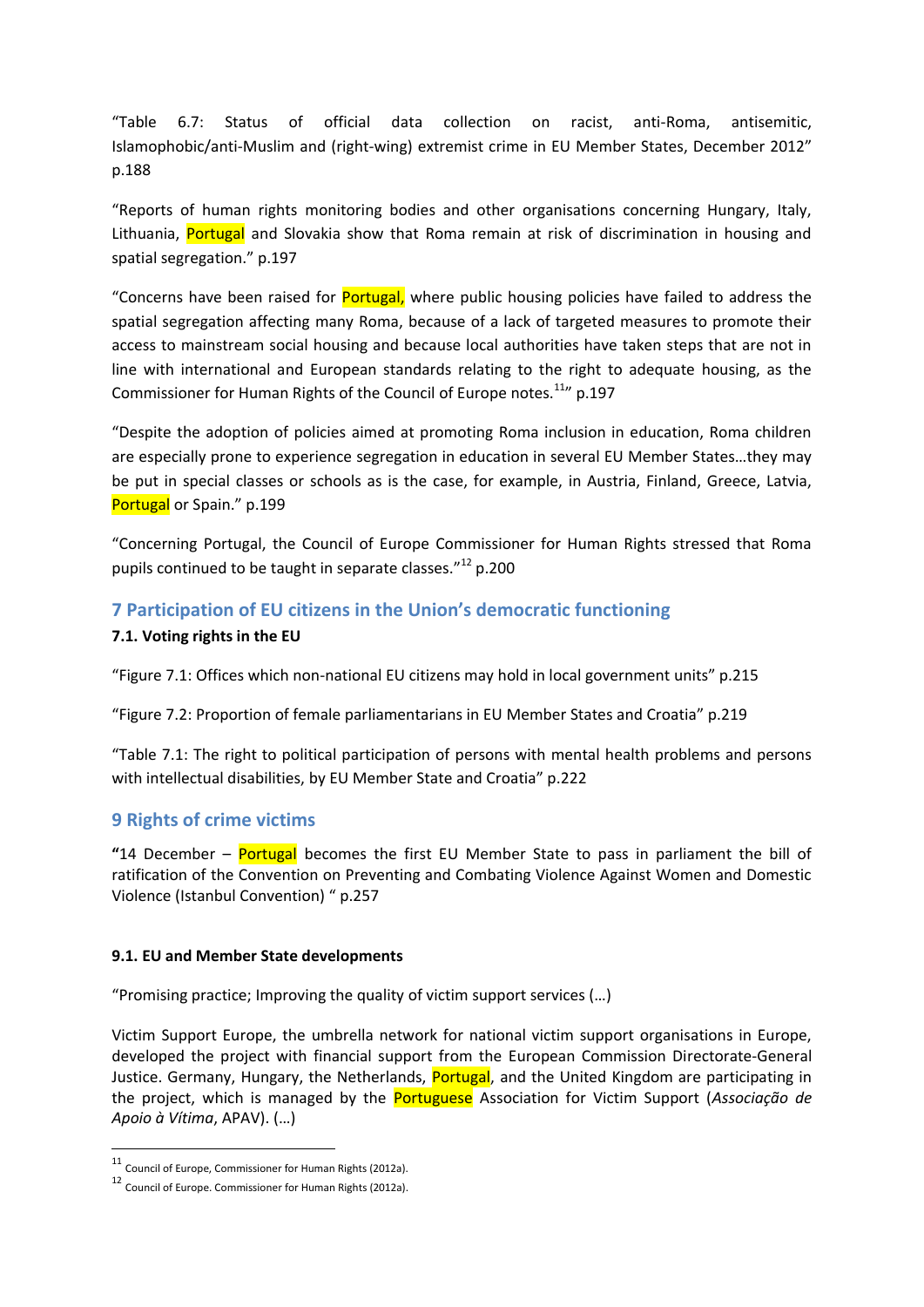*For more information, see: http://victimsupporteurope.eu/ about/projects/cabvis "* p.258

#### **9.3 Rights of victims of trafficking and severe forms of labour exploitation**

"Promising practice; Training labour inspectors to identify potential trafficking victims

Portuguese authorities coordinated two awareness-raising programmes on human trafficking, aiming to improve labour inspectors' ability to identify potential trafficking situations. The Observatory on Trafficking in Human Beings (*Observatório do Tráfico de Seres Humanos*, OTSH), the Commission for Citizenship and Gender Equality (*Comissão para a Cidadania e Igualdade de Género*) and the Authority for Working Conditions (*Autoridade para as Condições de Trabalho*) in Portugal jointly coordinated the programmes for labour inspectors, delivering sessions in Lisbon and Porto to some 100 labour inspectors.

In April 2012, in partnership with the United Nations Office on Drugs and Crime in Vienna, the OTSH organised a Trainers' Training Programme for national experts. The main goal was to provide these professionals with training skills, with which they could then provide training in their own organisations in Portugal, as well as in their organisational counterparts in all Portuguese-speaking countries.

The OTSH also organised a training week for criminal justice practitioners in Portuguese-speaking countries from 17 to 21 September.

*For more information, see: Portugal, Observatório do Tráfico de Seres Humanos (OTSH) (2012), available at: www.otsh.mai. gov.pt/?area=203&mid=000&sid=1&sid=000&cid=CNT4b60 5e9175313"* p.266

# **EU LGBT survey - European Union lesbian, gay, bisexual and transgender survey - Results at a glance (May 2013)**

[http://fra.europa.eu/sites/default/files/eu-lgbt-survey-results-at-a-glance\\_en.pdf](http://fra.europa.eu/sites/default/files/eu-lgbt-survey-results-at-a-glance_en.pdf)

"Some EU Member States, including Belgium (interfederal and Flanders), France, Germany (Berlin-Brandenburg and North Rhine-Westphalia only, not at national level), Italy, the Netherlands, Portugal, Spain (Province of Barcelona, not at national level) and the United Kingdom (lesbian, gay and bisexual, and transgender action plans separately) have adopted specific LBGT action plans or integrated these issues in national human rights action plans." P.9

"Figure 1: Respondents who felt discriminated against or harassed in the last 12 months on the grounds of sexual orientation, by country and by LGBT subgroup (%)" p.15

"Figure 2: Respondents who felt discriminated against in the last 12 months when looking for a job and/or at work because of being LGBT, by country and LGBT subgroup (%)" p.16

"Figure 3: Respondents who felt discriminated against in the last 12 months in areas other than employment because of being LGBT, by country and by LGBT subgroup (%)" p.17

"Figure 5: Respondents who had heard negative comments or seen negative conduct because a schoolmate was perceived to be LGBT during their schooling before the age of 18, by country and by LGBT subgroup (%)" p.19

"Figure 6: Respondents who had "always" or "often" hidden or disguised being LGBT during their schooling before the age of 18, by country and by LGBT subgroup (%)" p.19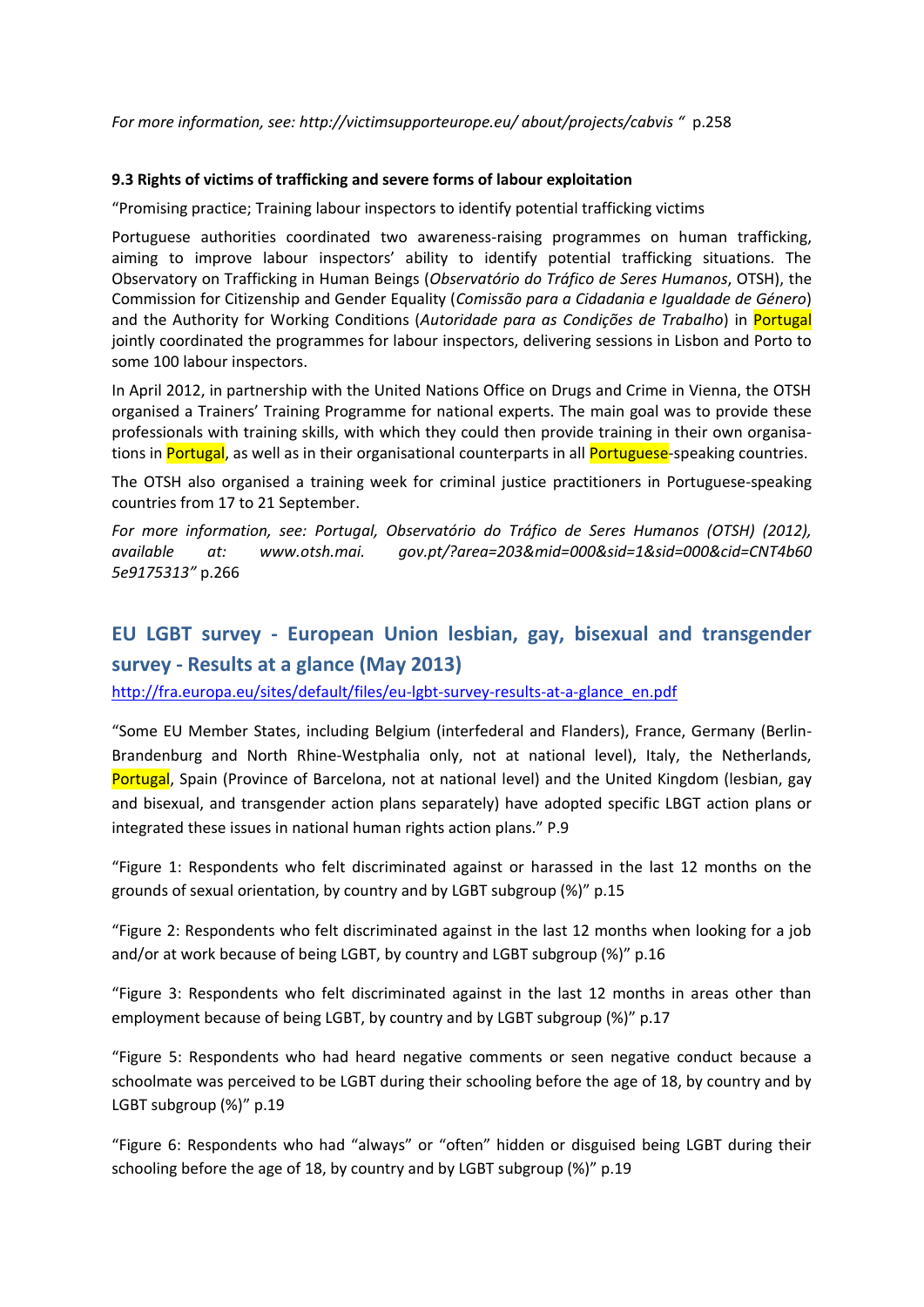"Figure 12: Respondents who said same-sex couples and different-sex couples holding hands in public is "very widespread", by country (%)" p.25

# **Fundamental rights at Europe's southern sea borders (March 2013)**

[http://fra.europa.eu/sites/default/files/fundamental-rights-europes-southern-sea-borders\\_en.pdf](http://fra.europa.eu/sites/default/files/fundamental-rights-europes-southern-sea-borders_en.pdf)

"In the border management field, the EU and third countries have created regional cooperation mechanisms. The Seahorse network, which is set up largely through EU funds and connects Spain and Portugal to a number of west African countries, is one such example." p.12

# **Inequalities and multiple discrimination in access to and quality of healthcare (March 2013)**

[http://fra.europa.eu/sites/default/files/inequalities-discrimination-healthcare\\_en.pdf](http://fra.europa.eu/sites/default/files/inequalities-discrimination-healthcare_en.pdf)

"Figure 1: Life expectancy gaps between high and low educational attainment at age 60, by sex"  $p.38$ 

"Africans in Malta have a 17 % perceived discrimination rate, Brazilians in Portugal 15 % and Somalis in Finland 14 %." p.44

# **Access to justice in cases of discrimination in the EU – Steps to further equality (December 2012)**

<http://fra.europa.eu/sites/default/files/fra-2012-access-to-justice-social.pdf>

"Annex: Overview of equality bodies" p.64

# **EU-MIDIS Data in focus report 6: Minorities as Victims of Crime (November 2012)**

[http://fra.europa.eu/sites/default/files/fra-2012-eu-midis-dif6\\_0.pdf](http://fra.europa.eu/sites/default/files/fra-2012-eu-midis-dif6_0.pdf)

"This means that some Member States – such as the United Kingdom and Germany – report relatively high 'racist' crime figures, because their laws and data collection mechanisms allow them to count broader categories of data. In comparison, other Member States – such as Greece and Portugal – publish either no 'racist' crime data on a regular basis or only limited data representing a handful of cases." p.6

"Figure 1: **12-month victimisation prevalence rate (DA2-DE2);** Specific groups, % victimised at least once in the five crimes tested" p.8

"Figure 5: **In-person crime with a perceived 'racist' motive (DD4, DE5);** % of victims of serious harassment or assaults or threats with an anticipated racist/ethnic motive in the past 12 months (in the total population)" p.11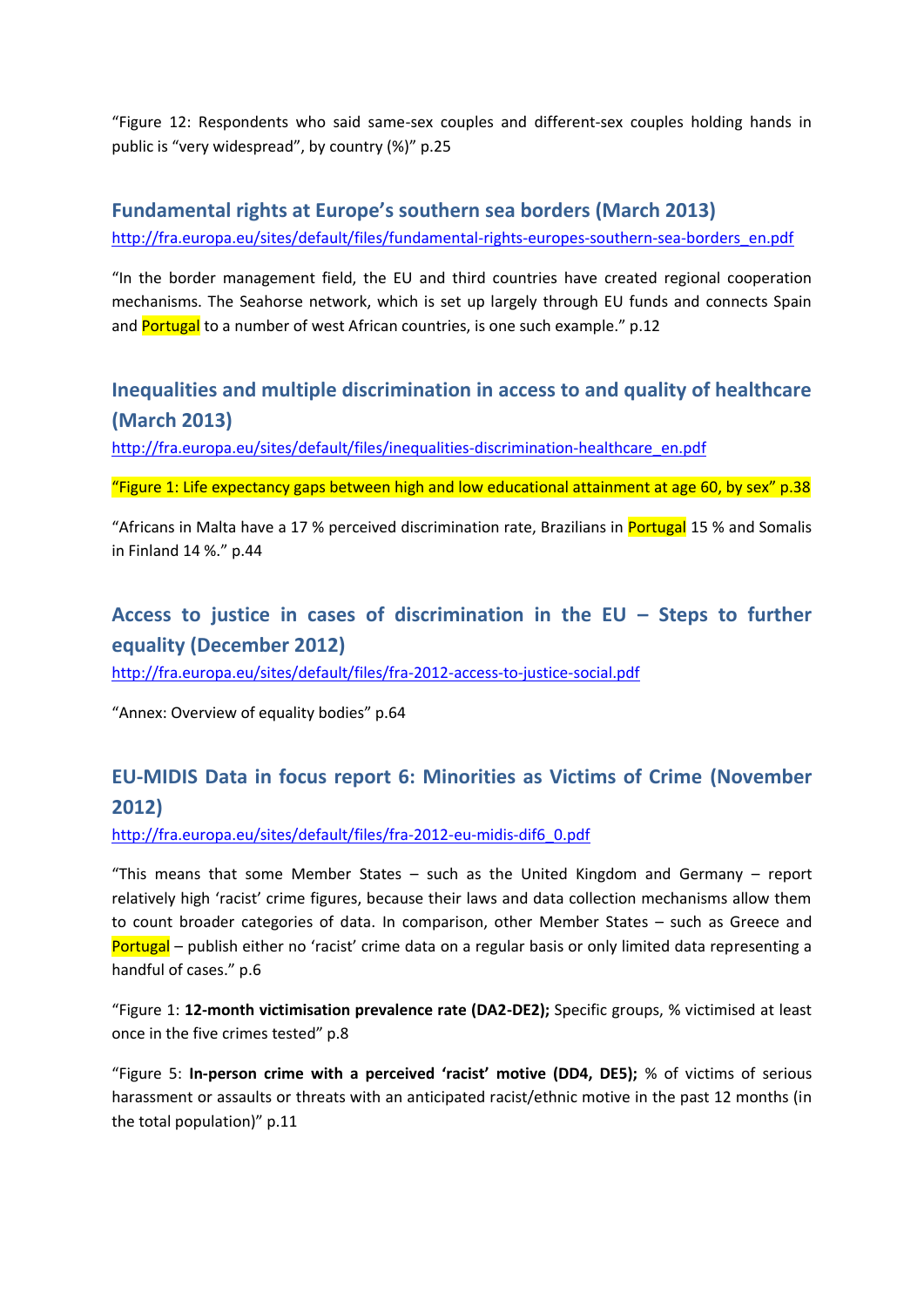# **Making hate crime visible in the European Union: acknowledging victims' rights (November 2012)**

[http://fra.europa.eu/sites/default/files/fra-2012\\_hate-crime.pdf](http://fra.europa.eu/sites/default/files/fra-2012_hate-crime.pdf)

"Table 2: Official data pertaining to hate crime published in 2010 by bias motivation, by EU Member State " p.9

"In order to capture the broad range of other forms of hate crimes, Article 4 of the Framework Decision, as previously mentioned, allows for the adoption of one of two methods. The first is to create qualifications – enhanced penalties – either for all crimes or for those perceived to be most relevant or serious, such as murder, injury, insult or vandalism. A small group of EU Member States – Belgium, Bulgaria, Czech Republic, Lithuania, Portugal, Slovakia and the United Kingdom - have opted for this approach." p.27

"Table 3: Summary overview of officially recorded data pertaining to hate crime, by EU Member State" p.34

"Table 4: Official data pertaining to hate crime published in 2010 by bias motivation, by EU Member State" p.35

"Thirteen EU Member States can be said to operate limited data collection mechanisms pertaining to hate crime: Bulgaria, Cyprus, Estonia, Greece, Hungary, Ireland, Italy, Latvia, Luxembourg, Malta, Portugal, Slovenia and Spain." p.36

"Table 5: Classification of official data collection mechanisms pertaining to hate crime, information current as of September 2012, by EU Member State" p.36

"There are caveats, however. "Prevalence rates of victimisation of immigrants by hate crimes per country are based on very small numbers and large confidence intervals make comparisons less meaningful. On the face of it, immigrants in Belgium, Greece, Spain and Denmark perceive to be victimised by hate crimes most often. Immigrants in Finland, Portugal and Italy reported such crimes least often." p.46

# **FRA Annual Report 2011 - Fundamental rights: challenges and achievements in 2011 (June 2012)**

[http://fra.europa.eu/sites/default/files/fra\\_uploads/2211-FRA-2012\\_Annual-Report-2011\\_EN.pdf](http://fra.europa.eu/sites/default/files/fra_uploads/2211-FRA-2012_Annual-Report-2011_EN.pdf)

### **1 Asylum, immigration and integration**

### "**1.3.2. Education;**

Evidence of segregation leading to avoidance strategies is confirmed by research conducted in eight Member States (**France, Germany, Hungary**, **Italy**, **Netherlands**, **Poland, Portugal** and the **United Kingdom**115). In its 2011 publication *Intolerance, Prejudice and Discrimination: a European Report*, the Friedrich Ebert Foundation (*Friedrich Ebert Stiftung*) analysed "survey data collected in telephone interviews of a representative sample of 1,000 persons aged 16 and above per country in autumn 2008 in the scope of the Group-based Enmity in Europe study," conducted by the University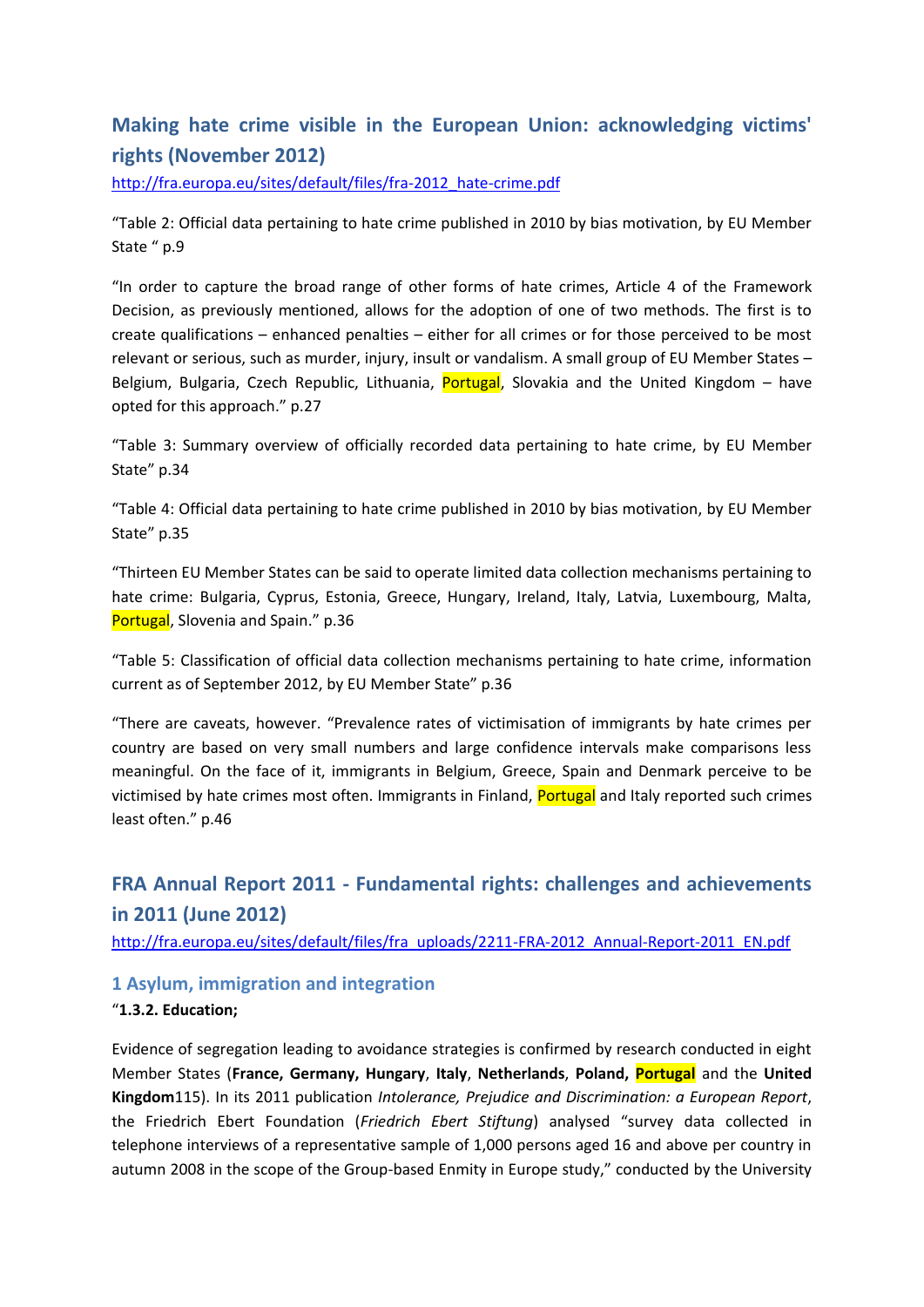of Bielefeld.<sup>13</sup> The analysis of the survey results shows that "*41% of all European respondents agree 'somewhat or strongly' that they would not send their child to a school where a majority of the pupils are immigrants. In the Netherlands, Germany and Great Britain more than half of respondents share this opinion; in France, Poland and Italy the figure is about one third. In Portugal the figure is one in four.*" <sup>14</sup>" p.57

### **4 The rights of the child and protection of children**

"Whereas all EU Member States have prohibited corporal punishment against children in schools and penal institutions, as of October 2011 only 16 EU Member States had prohibited all forms of corporal punishment including against children at home and in alternative care settings: **Austria, Bulgaria, Cyprus, Denmark, Finland, Germany, Greece, Hungary, Poland, Latvia, Luxembourg,** the **Netherlands, Portugal, Romania, Spain** and **Sweden**. 15

In 2011, a number of EU Member States were in the process of carrying out partial or general reforms of their child protection systems, aiming to address existing failings – and their deeply harmful consequences for some children. The reviews – in **Bulgaria**, **Denmark, Estonia, Germany, Lithuania,** the **Netherlands, Portugal, Romania, Slovenia** and the **United Kingdom (England and**  Wales) – have looked not only at how social services deal with cases of children in need of protection but also at how officials in the education and health sectors are required to respond to cases of alleged and reported cases of violence against children." p.105

### **5 Equality and non-discrimination**

"Equality bodies in seven EU Member States (**Austria**, **Belgium**, **Hungary**, **Luxembourg**, **Portugal**, **Slovenia** and the **United Kingdom)** record cases involving more than one ground of discrimination as a distinct category, thereby giving an indication of the number of cases where multiple discrimination is alleged." p.127

"In **Portugal**, an elderly couple with disabilities living on the third floor of a building without a lift requested the installation of a stair-lift. Since the co-owners refused, the couple filed a complaint before the Court of First Instance. The court issued a protective order and ordered the installation of the stair-lift. The co-owners lodged an appeal, but the Lisbon Court of Appeal dismissed their application. While the Court of Appeal's judgment does not expressly use the term "multiple or intersectional discrimination", it is nevertheless grounded on the intersection of two grounds: age and disability." p.128

"The gender pay gap decreased in 15 Member States between 2008 and 2010, generally modestly. The largest decreases were observed in **Lithuania** (-7%), **Slovenia** (-4.1%), **Malta** (-2.5%) and the **United Kingdom** (-1.9 %). The gender pay gap increased in seven Member States between 2008 and 2010, with the highest variations observed in **Latvia** (+4.2 %), **Portugal** (+3.6 %), **Romania** (+3.5 %) and **Bulgaria** (+2.1 %)." p.129

<sup>13</sup> Zick, A., Küpper, B. and Hövermann, A. (2011), *Die Abwertung der Anderen − Eine europäische* 

*Zustandsbeschreibung zu Intoleranz, Vorurteilen und Diskriminierung*, Friedrich-Ebert-Stiftung, Berlin, 2011, p. 18

 $14$  Ibid.

<sup>15</sup> Global Initiative to end all corporal punishment of children (2011), *Global progress towards prohibiting all corporal punishment*, July 2011.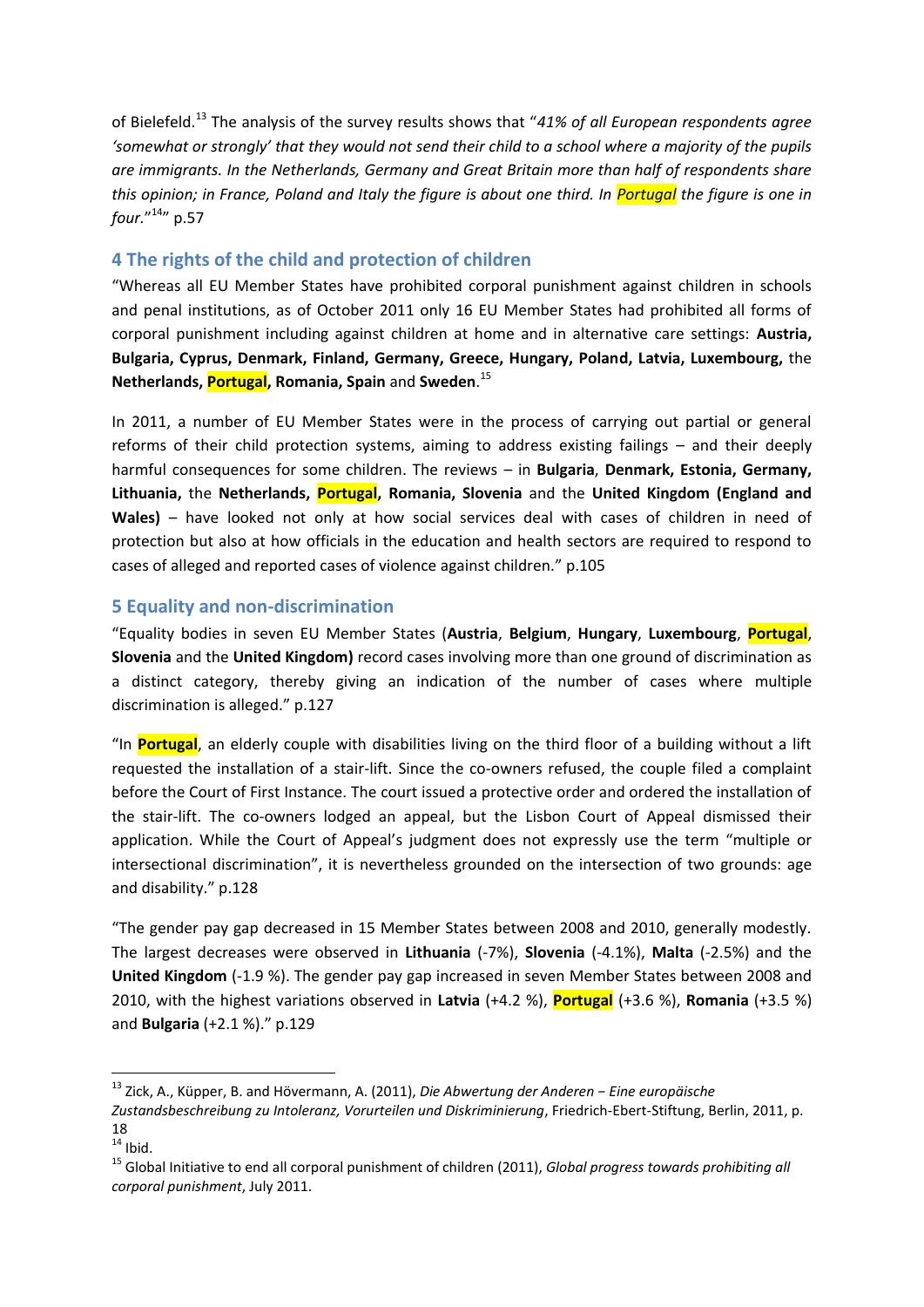"Promising practice; National Action Plans on violence and discrimination offer specific support to LGBT citizens;

In Portugal, the Fourth National Action Plan against Domestic Violence (*IV Plano Nacional contra a Violência Doméstica)* has found that LGBT persons are particularly vulnerable to domestic violence. The plan proposes targeted measures to protect this group, although these have not yet been specified. In the Fourth National Action Plan for Equality, Gender Citizenship and Non-Discrimination (*IV Plano Nacional para a Igualdade, Género, Cidadania e não Discriminação*), 'sexual orientation and gender identity' is listed as a!strategic domain, under which awareness-raising measures are planned, targeting the public in general, but also strategically important professions (politicians, civil servants, professionals in various sectors such as health, education, social work, security and defence, justice, the media and among NGOs) and young people. *For more information, see: http://195.23.38.178/cig/portalcig/bo/documentos/IV\_PNI.pdf*" p.134

"As regards the rectification of official documents following gender reassignment, legislative developments with an impact on the legal gender recognition of transgender and transsexual persons took place in **Portugal,** where a new law was adopted to simplify the procedure and remove requirements deemed to be disproportionate.<sup>16</sup>" p.135

### **6 Racism and ethnic discrimination**

"Table 6.1: Status of official data collection on racist crime, by country as of January 2012" p.157

"In June 2011, the European Committee of Social Rights (ECSR), in its decision in the case of European Roma Rights Centre (ERRC) v. Portugal, found that national authorities had failed to show that they had taken sufficient measures to ensure that Roma live in housing that meet minimum standards of adequacy. It also found that the implementation of re-housing programmes by municipalities have often led to the segregation of Roma populations. The ECSR unanimously found that this amounted to violations of: Article 16, which protects family rights; Article 30, which protects against poverty and social exclusion; and Article 31 (1) on adequate housing, read alone or in conjunction with Article E, non-discrimination, of the European Social Charter (Revised). $17^{17}$  p.173

# **7 Participation of EU citizens in the Union's democratic functioning**

"In **Portugal**, voters with visual impairments encountered problems when voting. The Association of the Blind and the Partially-Sighted of Portugal (*Associação dos Cegos e Amblíopes de Portugal*, ACAPO) and the I Want to Vote Movement (*Movimento Quero Votar*) 18 – a coalition of NGOs, individual persons, sponsors and private companies – called for solutions to enable persons with visual impairments to vote. Following the presidential elections on 31 January, ACAPO called for the development of Braille templates by the 2013 parliamentary elections.<sup>19</sup>  $\mu$  p.187

<sup>16</sup> Portugal, Law 7/2011 of 15 March 2011 (*Lei n.º 7/2011 de15 de Março, Cria o procedimento de mudança de sexo e de nome próprio no registo civil e!procede à décima sétima alteração ao Código do Registo Civil, Diário da República, 1.ª série – N.º 52 – 15 de Março de 2011*).

<sup>17</sup> European Committee of Social Rights (ECSR) (2011a).

<sup>&</sup>lt;sup>18</sup> For more information, see: www.querovotar.com/movimento.asp.

<sup>19</sup> Portugal, Association of Blind and Partially-Sighted Persons of Portugal (*Associação dos Cegos e Amblíopes de Portugal*, ACAPO) (2011), 'O Livre Exercício do Direito de Voto por parte das Pessoas com Deficiência Visual', Press release, 28 January 2011.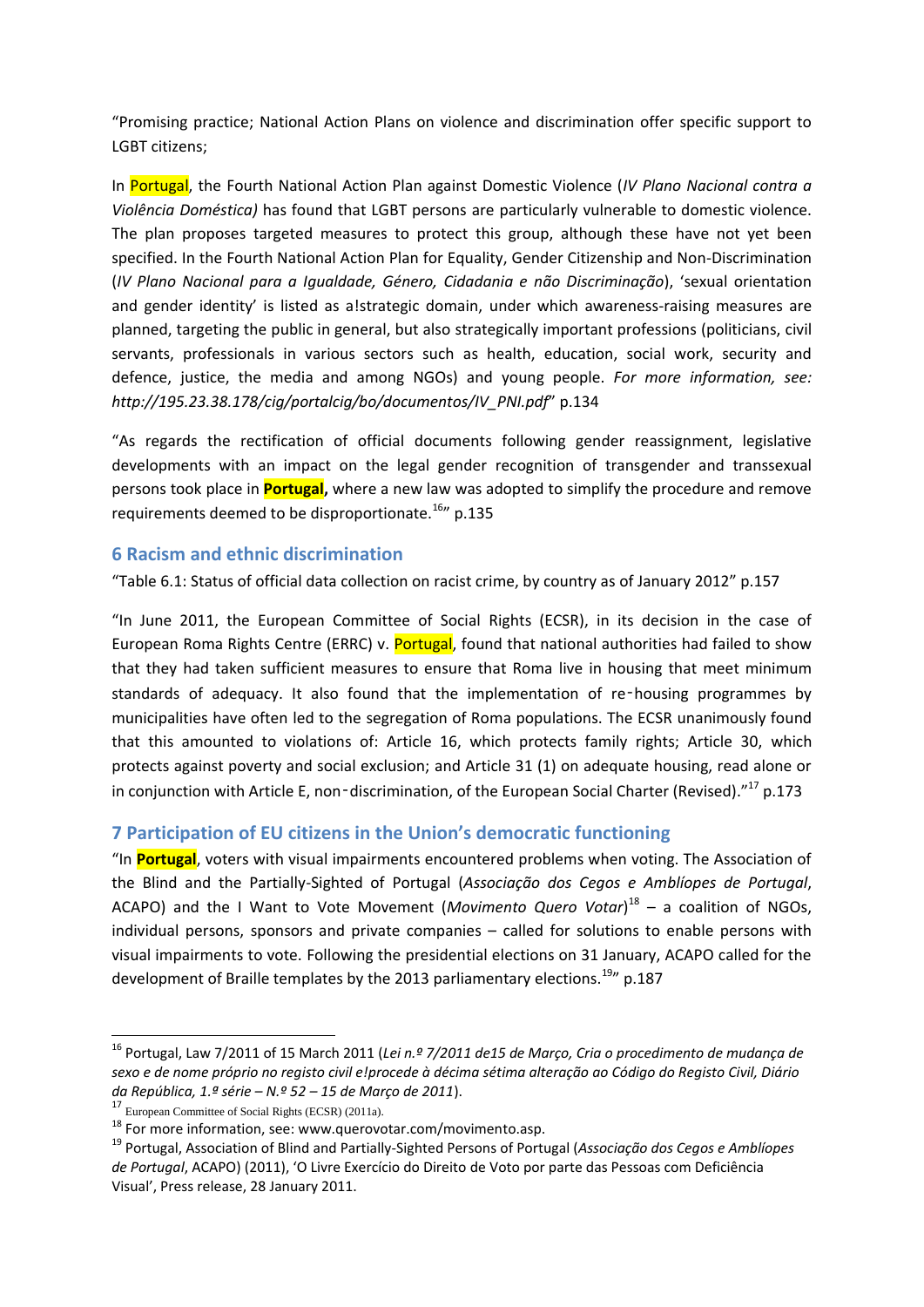### **8 Access to efficient and independent justice**

"2011 reforms relating to NHRIs and their accreditation status took place.108 NHRIs in two Member States, **Denmark** and **Portugal**, <sup>20</sup> were assessed and found to be in full compliance with the Paris Principles, thus maintaining their A-status." p.208

#### **9 Rights of crime victims**

1

"Promising practice; 'May I help you?' – meeting the needs of victimised tourists;

In August 2011, the Portuguese Victim Support Association (*Apoio à Vítima,* APAV) launched a campaign entitled 'May I help you?'. This campaign aims to improve information and support provided to tourists who fall victim to crime in Portugal. Tourists as victims of crime may feel particularly vulnerable as language and cultural barriers make it especially difficult to seek information and support. As a second component, APAV is carrying out training for foreign embassies to allow them to better meet the specific needs of tourists who have become victims of crime. Foreign embassies and consulates have an important role to play as they are often the preferred contact point for tourists when they fall victim to a crime. *For more information, see www.apav.pt/portal\_eng/index.php?limitstart=8*" p.220

"In **Portugal**, the Council of Ministers passed in December 2010 the fourth Action Plan against Domestic Violence, covering the years 2011 to 2013.<sup>21</sup> The plan introduces measures in five areas: information, awareness raising and education; protection of victims; preventing repeat victimisation by intervening against the offender; training of professionals; and research and monitoring." p.222

"As concerns definitions of incitement to violence or hatred, some EU Member States, including **Denmark, Ireland, Sweden** and the **United Kingdom**, have over time introduced definitions covering sexual orientation, as has Croatia. A number of other EU Member States – **Austria, Belgium, Estonia, Finland, Lithuania, Luxembourg,** the **Netherlands, Portugal, Romania, Slovenia and Spain** – have enacted definitions that cover an even wider range of protected grounds, evidence that the majority of Member States recognise some form of 'hate speech' beyond racism and xenophobia." p.229

# **Involuntary placement and involuntary treatment of persons with mental health problems (June 2012)**

[http://fra.europa.eu/sites/default/files/involuntary-placement-and-involuntary-treatment-of](http://fra.europa.eu/sites/default/files/involuntary-placement-and-involuntary-treatment-of-persons-with-mental-health-problems_en.pdf)[persons-with-mental-health-problems\\_en.pdf](http://fra.europa.eu/sites/default/files/involuntary-placement-and-involuntary-treatment-of-persons-with-mental-health-problems_en.pdf)

"In 13 Member States two criteria – the risk of harm *and* the need for treatment – are listed alongside having a mental health problem. This is the case in **Denmark, Greece, Finland, France, Ireland, Latvia, Poland, Portugal, Romania, Slovakia, Slovenia, Sweden** and the **United Kingdom**. In some legal frameworks, however, the need of treatment is not explicitly referred to. The notion is then more or less implied." p.31

<sup>20</sup> Portugal, Amendment of the Organic Law on the Portuguese Ombudsman Services (*Lei Orgânica da Provedoria de Justiça*) initially created by Decree-Law no. 279/93 of 11 August 1993.

<sup>&</sup>lt;sup>21</sup> Portugal, Council of Ministers (2010), Resolution 100/2010 on IV Plano Nacional contra la Violencia Doméstica 2011–2013, 17 December 2010*.*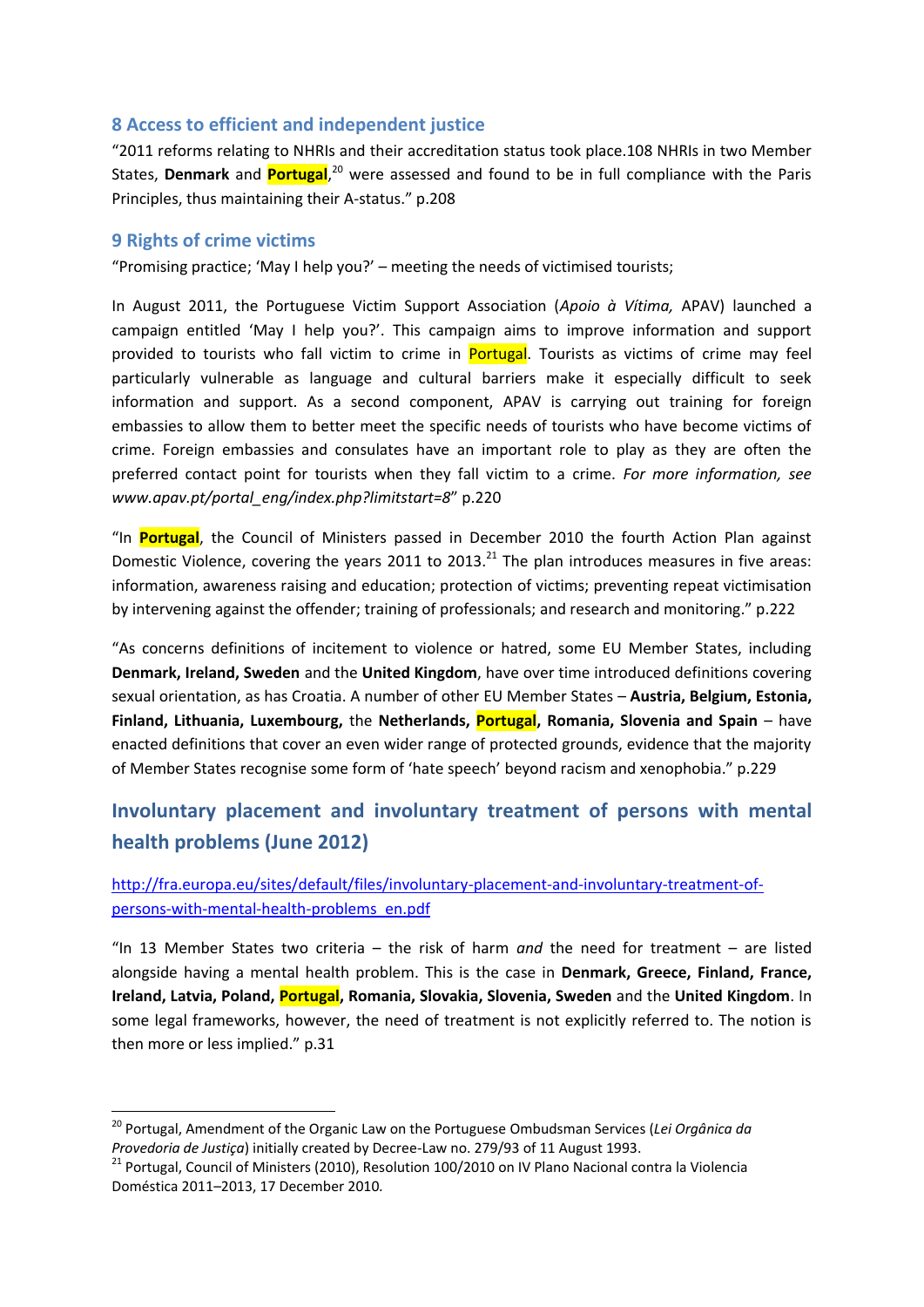"There are significant differences between Member States in the regularity of reviews prescribed by law. Independent of review processes, most legal frameworks prescribe a possibility for immediate suspension of the measures in case of a change in situation. Then, initial reviews of involuntary placement or treatment take place after a short period of time. Once the initial review has confirmed the placement measure, a timeframe for regular review of the decision is prescribed. In some Member States regular reviews of placement measures take place every three months (**Bulgaria**, **Portugal<sup>22</sup>**), every six months (**Finland**, **France**, **Latvia**, **Lithuania**), after one year (**Estonia**, **Slovenia**), or after two years (**Belgium**, **Luxembourg**)." p.40

# **The situation of Roma in 11 EU Member States - Survey results at a glance (May 2012)**

[http://fra.europa.eu/sites/default/files/fra\\_uploads/2099-FRA-2012-Roma-at-a-glance\\_EN.pdf](http://fra.europa.eu/sites/default/files/fra_uploads/2099-FRA-2012-Roma-at-a-glance_EN.pdf)

"Figure 2: Children aged 4 to starting age of compulsory education attending preschool or kindergarten (pooled data) (%)" p.13

"Figure 3: Children aged 7 to 15 not in school (%)" p.14

"Figure 4: Household members aged 20 to 24 with at least completed general or vocational uppersecondary education (pooled data) (%)" p.15

"In five out of 11 EU Member States, Portugal, Greece, Spain, France and Romania, fewer than one out of 10 Roma is reported to have completed upper-secondary education." p.15

"Figure 5: Household members aged 20 to 64 in paid employment (pooled data) (%) – excluding self-employment" p.16

"The surveys found important differences between the Roma and non-Roma surveyed in France, Italy and Portugal, where only about one out of 10 Roma aged 20 to 64 is reported as being in paid employment (see Figure 5)." p.16

"Figure 6: Respondents\* aged 20 to 64 who considered themselves as unemployed (%)" p.17

"Figure 7: Respondents aged 18 and above stating that they are or will be entitled to private or state pension (%)" p.18

"Figure 8: Roma children aged 7 to 15 who work outside the home (%)" p.18

"Figure 9: Roma respondents aged 16 and above looking for work in the past 5 years, who said that they experienced discrimination because of their Roma background (pooled data) (%)" p.19

"Nevertheless, more than half of the Roma surveyed said they are or will be entitled to a pension in the Czech Republic, Hungary and Slovakia, and two out of three Roma indicated this in Portugal. " p.19

"Figure 10: Respondents aged 35 to 54 with health problems that limit their daily activities (%)" p.20

 $^{22}$  Portugal, Law on mental health 36/98, 11 July 2002, Art. 35.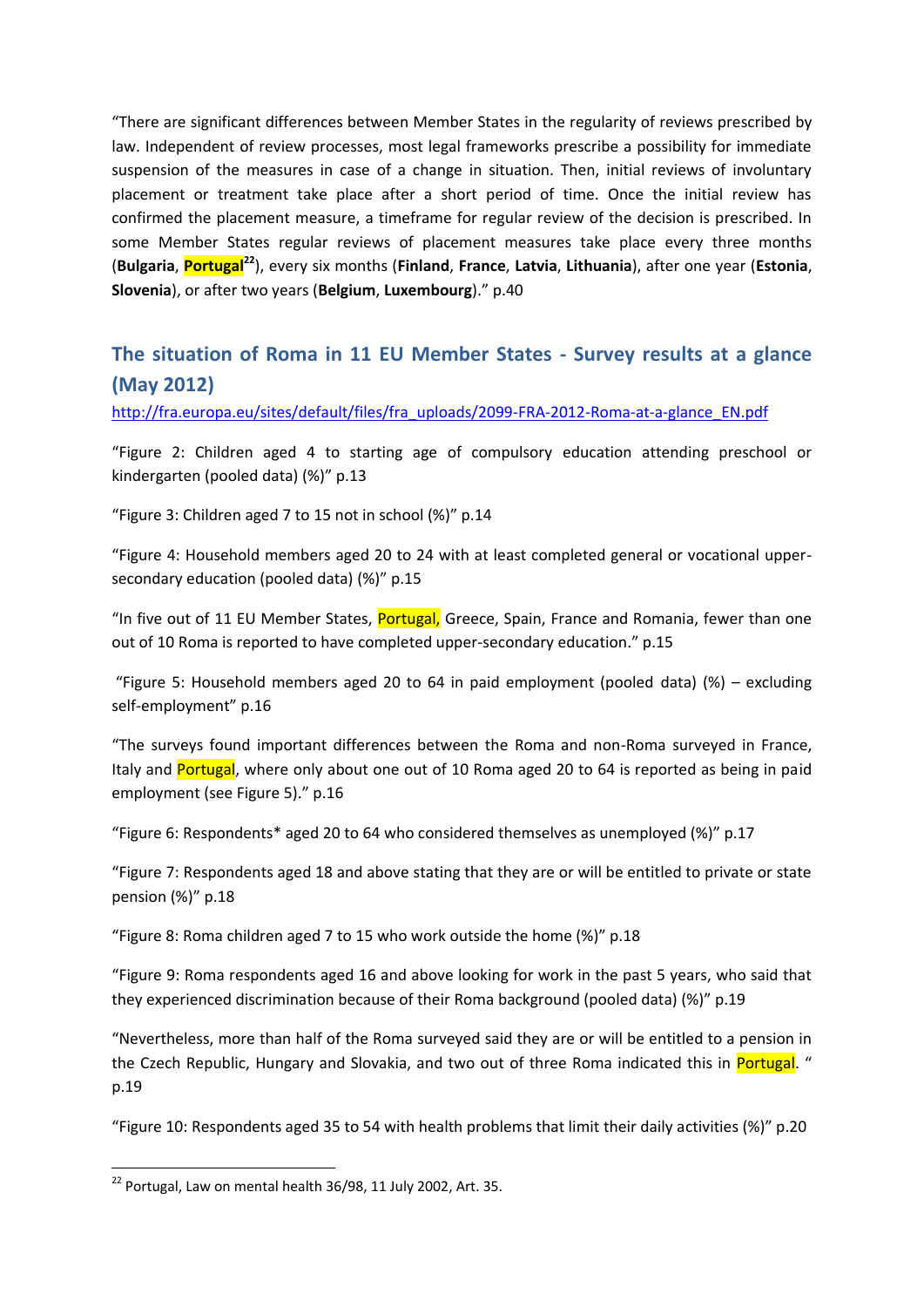"Figure 11: Respondents aged 18 and above with medical insurance (pooled data) (%)" p.20

"In Hungary, Slovakia, Poland, Spain, Portugal and France, medical insurance coverage of around 90 % or more is reported by both Roma and non-Roma respondents." p.21

"Figure 12: Average number of persons per room (excluding kitchen, corridor, toilet, bathroom and any room rented out) (pooled data) (%)" p.22

"Figure 13: Persons living in households without at least one of the following basic amenities: indoor kitchen, indoor toilet, indoor shower/bath, electricity (pooled data) (%)" p.23

"Figure 14: Persons living in households at risk of poverty (%)" p.24

"In all EU Member States, at least eight out of 10 of the Roma surveyed are at risk of poverty with the highest levels reported in Portugal, Italy and France." p.25

"Figure 15: Persons living in households in which someone went to bed hungry at least once in the past month (pooled data) (%)" p.24

"Figure 17: Roma respondents aged 16 and above who experienced discrimination because of their Roma background in the past 12 months (pooled data) (%)" p.26

"Figure 18: Respondents aged 16 and above who know about a law forbidding discrimination against ethnic minority people when applying for a job (pooled data) (%)" p.27

# **Fundamental rights of migrants in an irregular situation in the European Union (November 2011)**

[http://fra.europa.eu/sites/default/files/fra\\_uploads/1827-](http://fra.europa.eu/sites/default/files/fra_uploads/1827-FRA_2011_Migrants_in_an_irregular_situation_EN.pdf) FRA 2011 Migrants in an irregular situation EN.pdf

"Table 2: Policy options for persons not removed due to practical or technical obstacles – certification given to persons concerned" p.33

"In other EU Member States, repeated arrest and detention is not possible. In Portugal and Spain, a person must be released after 60 days in immigration detention.<sup>23</sup>" p.35

"In at least 19 countries, entitlements to fair remuneration apply to all workers, including migrants in an irregular situation. $24''$  p.48

"All persons present in Portugal may benefit from social assistance, which includes access to social services and facilities.<sup>25</sup>*n* p.67

 $^{23}$  Portugal, Law 23/07, Article 146 (3).

<sup>&</sup>lt;sup>24</sup> Portugal, communication to the FRA by the Portuguese Aliens and Borders Service;

<sup>&</sup>lt;sup>25</sup> Portugal, Social security framework law, Law 4/07, 16 January 2007, Article 4. According to a National Social Security internal guideline, social assistance should be granted in the light of the principle of human dignity, as incorporated in the Portuguese Constitution and in the relevant international conventions signed by Portugal.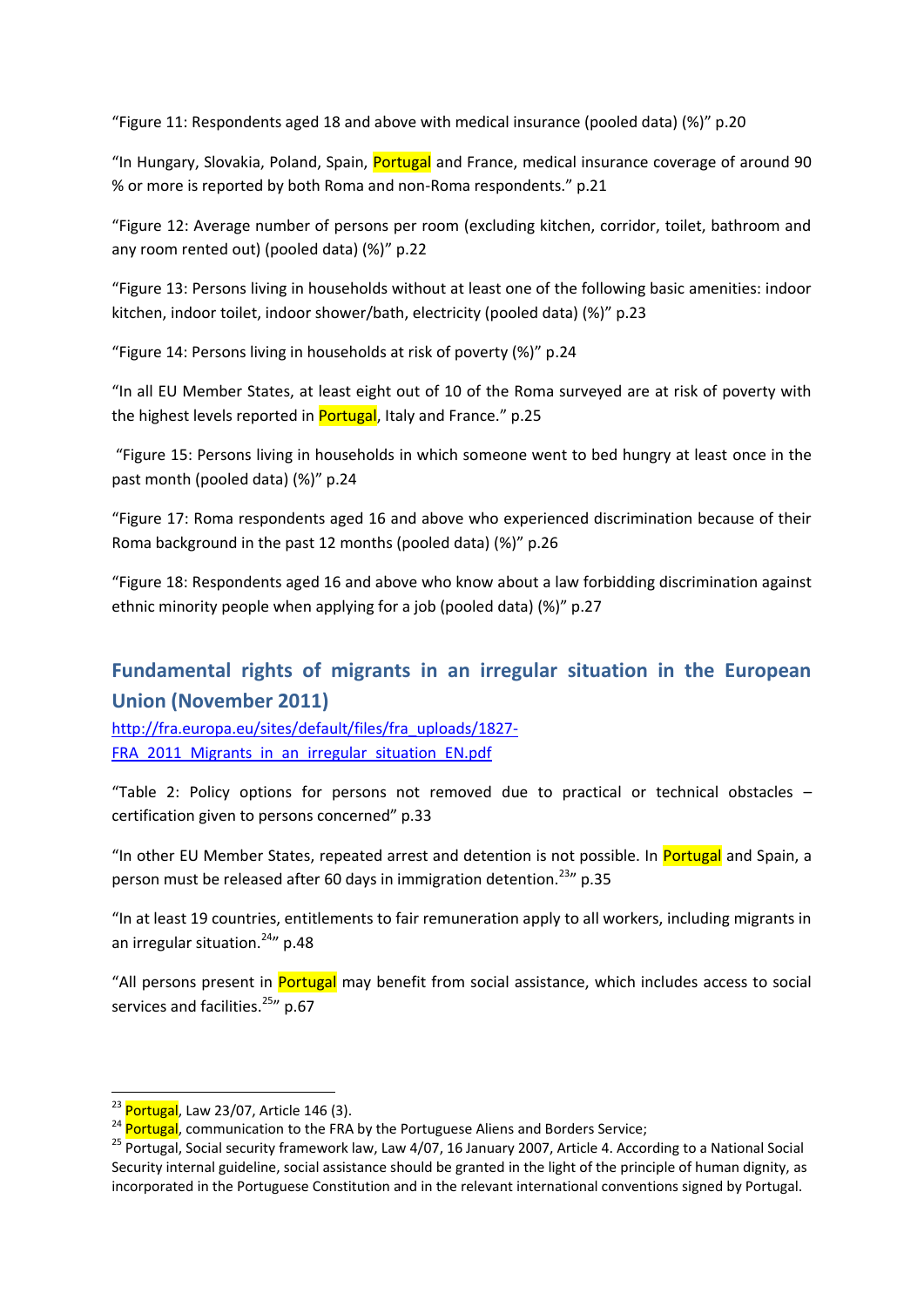"Although Portuguese and Spanish law do not grant a specific legal status to non-removed persons, in Portugal they are entitled to social assistance if in need, $^{26}$  (...)" p.69

"In six countries (Belgium, France, Italy, Netherlands, Portugal and Spain) undocumented migrants' entitlement to healthcare covers primary and secondary care, specialist and inpatient treatment.<sup>27</sup> (...)As an example, in Portugal, migrants in an irregular situation are granted access to the national health system provided that they have resided in Portugal for more than 90 days, obtain a confirmation of residence from the district administration and register as a temporary patient at a local health centre.<sup>28</sup> Those who have resided in Portugal for fewer than three months may access only emergency healthcare, maternal care and care for communicable diseases. Migrants in an irregular situation are in principle required to cover the full costs of treatment,<sup>29</sup> but they may apply for an exemption of payment if they can prove that they lack the necessary financial means to pay for care. The FRA thematic report on healthcare provides information on practices in the other countries." pp.76-77

"In spite of their particular vulnerability, irregular migrant children up to a certain age are entitled to the same level of access to healthcare as nationals in four countries only, namely Greece, **Portugal**, Romania and Spain. (…)In Portugal, in order to ensure healthcare coverage of all children, the High Commissioner for Immigration and Intercultural Dialogue (ACIDI) introduced in 2004 a specific register for foreign minors.<sup>30</sup>" p.78

"Table 8: Free healthcare entitlements for irregular migrant children" p.80

"In Portugal, attending preschool, primary school, secondary or professional education is grounds for the legalisation of minors born in *Portugal*.<sup>31</sup> A special programme has been drawn up for this purpose." p.88

"Table 10: The right to education for undocumented children, EU27" p.89

"Promising practice; Encouraging irregular migrants to send their children to school;

Portugal's Aliens and Borders Service (SEF) (*Serviço de Estrangeiros e Fronteiras)* launched a go-toschool programme (*Programa SEF vai à escola*), involving national immigration authorities and schools. The project is designed to regularise young migrant children who were born in Portugal and attend state schools, but who are not lawfully staying in the country. Residence permits for both the children and their parents are granted or renewed directly at school, on the same day, avoiding bureaucracy. This project also includes local awareness-raising activities aimed at all actors of each school community. The programme considers education an inclusion factor and encourages migrants in an irregular situation to place their children in school." p.90

<sup>&</sup>lt;sup>26</sup> Information provided to the FRA in May 2011 by the EMN National Contact Point for Portugal.

<sup>27</sup> Portugal, *Despacho n.o 25 360/2001 at point 4*, available at: www.acss.min-

saude.pt/Portals/0/25360\_2001.pdf;

<sup>28</sup> Portugal, *Despach do Ministerio da Saude* number 25 360/2001; and *Decreto Lei* number 135/99 (1999). <sup>29</sup> Everyone who does not pay taxes in Portugal is required to pay for the services provided by the national health system (see Fonseca, M. L., Silva, S., Esteves, A. and McGarrigle, J. (2009) *MIGHEALTHNET, Information Network on Good Practice in Health Care for Migrants and Minorities in Europe*, Portuguese State of the Art Report, Departamento de Geografia/Centro de Estudos Geográficos, University of Lisbon, p. 28).

<sup>30</sup> Portugal, *Despacho do Ministério da Saúde* number 25 360/2001; *Decreto Lei* Number 135/99, 22 April 1999.

 $31$  Portugal, Law 23/07, Article 122(1)(b).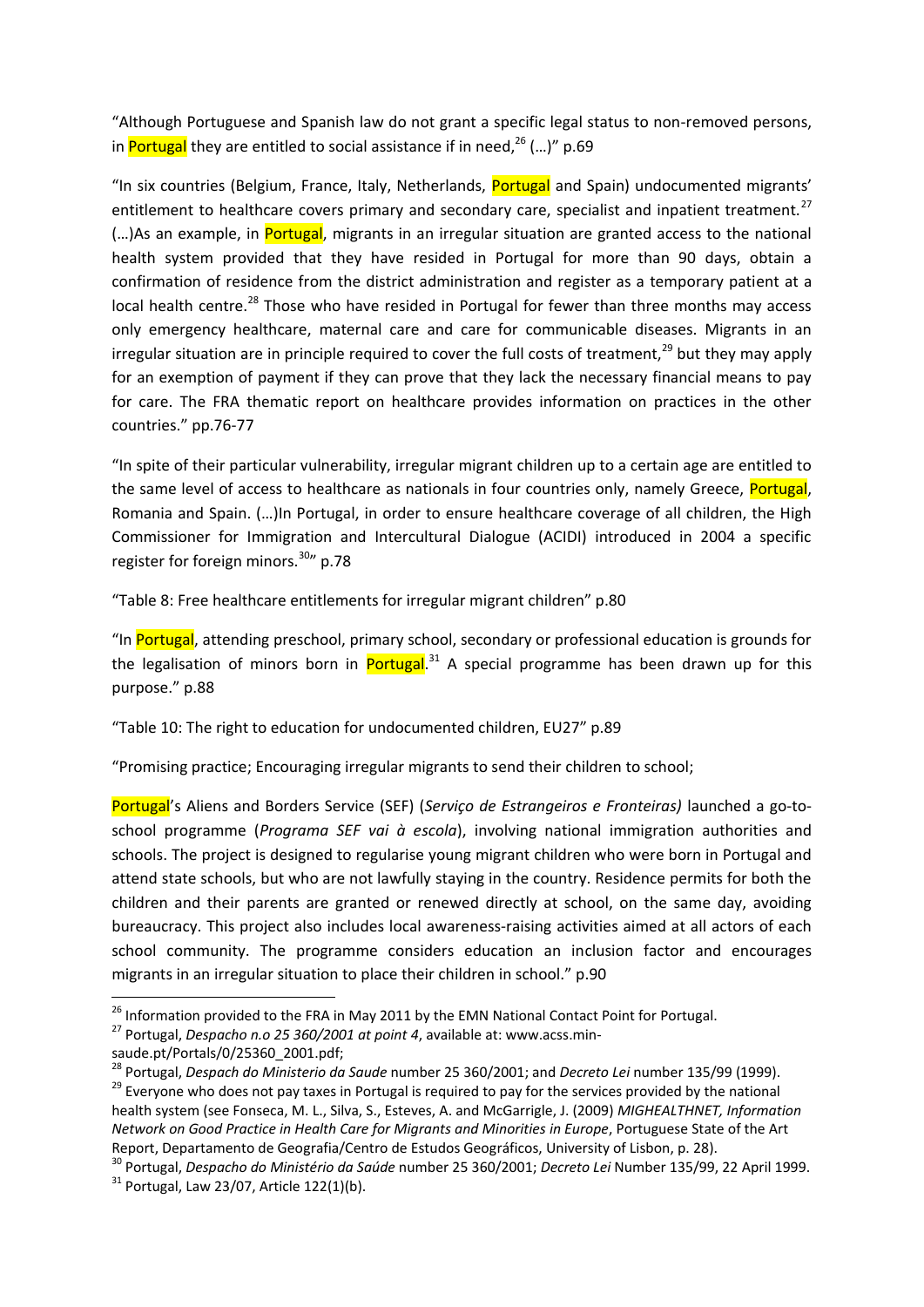"Figure 7: Reasons considered most important by civil society responses for irregularity of family members, selected EU Member States (%)\*" p.98

"Table 11: Family members most often in an irregular situation according to civil society responses, selected EU Member States" p.99

# **The legal protection of persons with mental health problems under nondiscrimination law (October 2011)**

[http://fra.europa.eu/sites/default/files/fra\\_uploads/1797-FRA-2011-Legal-protection-persons](http://fra.europa.eu/sites/default/files/fra_uploads/1797-FRA-2011-Legal-protection-persons-mental-health-problems-report_EN.pdf)[mental-health-problems-report\\_EN.pdf](http://fra.europa.eu/sites/default/files/fra_uploads/1797-FRA-2011-Legal-protection-persons-mental-health-problems-report_EN.pdf)

*Portugal found twice in the report, however the passages did not appear to be of huge relevance.*

# **(Report) Respect for and protection of persons belonging to minorities 2008- 2010 (September 2011)**

[http://fra.europa.eu/sites/default/files/fra\\_uploads/1769-FRA-Report-Respect-protection](http://fra.europa.eu/sites/default/files/fra_uploads/1769-FRA-Report-Respect-protection-minorities-2011_EN.pdf)[minorities-2011\\_EN.pdf](http://fra.europa.eu/sites/default/files/fra_uploads/1769-FRA-Report-Respect-protection-minorities-2011_EN.pdf)

"If these results are broken down further, into specific groups in specific Member States, the ten minorities that experienced the highest levels of discrimination over a 12 month period were, in descending order: Roma in the Czech Republic (64%), Africans in Malta (63%), Roma in Hungary (62%), Roma in Poland (59%), Roma in Greece (55%), Sub-Saharan Africans in Ireland (54%), North Africans in Italy (52%), Somalis in Finland (47%), Somalis in Denmark (46%), and Brazilians in Portugal (44%)." p.38

"To illustrate, in Portugal non-reporting of discrimination is the norm. 100% of Sub-Saharan Africans and 98% of Brazilians who experienced discrimination did not report their most recent experience." p.39

"When the results are broken down by group and Member State, the top groups that experienced the highest levels of discrimination at work were: North Africans in Italy (30%), Roma in Greece (29%), Roma in the Czech Republic (27%), Africans in Malta (27%), Sub-Saharan Africans in Ireland (26%), Roma in Hungary (25%), Brazilians in Portugal (24%), Turks in Denmark (22%), Roma in Poland (22%), and Romanians in Italy (20%)." p.42

"In Portugal, a case was reported to the Commission for Equality and Against Racial Discrimination<sup>32</sup> concerning a local authority worker of Cape-Verdean origin who had been suspended, allegedly for accusing the local authority president of racism after he had called her a "nigger", and for talking Creole with her sister, contrary to the president's instructions.<sup>33</sup> p. 45

<sup>&</sup>lt;sup>32</sup> Comissao para a Igualdade e Contra a Discriminacao Racial: www.cicdr.pt/. The case was reported by the NGO 'SOS Racism'.

 $33$  See http://ww1.rtp.pt/noticias/index.php?article=356874&visual=26&tema=1. See press release at: www.esquerda.net/media/panflo\_benfica\_be.pdf.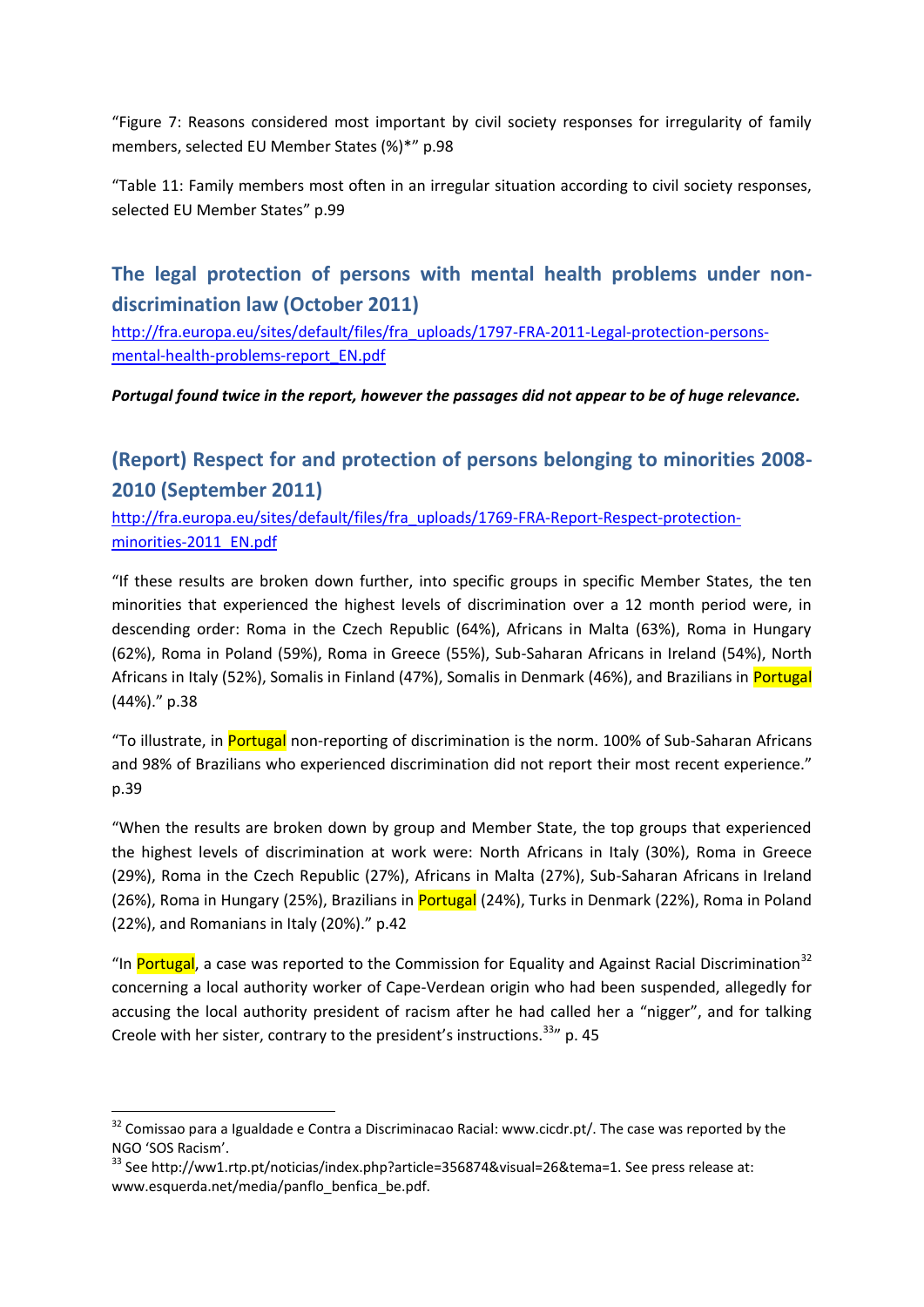"In Portugal, research suggested that immigrants who applied for housing loans were sometimes discriminated against. $34''$  p.47

"2.4. Experiences of police stops, perceptions of ethnic profiling and trust in the police;

When these figures are broken down by group and Member State, high rates (30% or higher) of fairly or very disrespectful police treatment were indicated by the Roma in Greece (51%), Roma in Poland (45%), North Africans in Italy (41%), Sub-Saharan Africans in France (36%), North Africans in Belgium and Sub-Saharan Africans in Portugal (both 35%), North Africans in the Netherlands (34%), North Africans in France (32%), and Roma in Hungary (30%)."p.56

**Migrants, minorities and employment - Exclusion and discrimination in the 27 Member States of the European Union (Update Report) (July 2011)** [http://fra.europa.eu/sites/default/files/fra\\_uploads/1696-pub-migrants-minorities](http://fra.europa.eu/sites/default/files/fra_uploads/1696-pub-migrants-minorities-employment_EN.pdf)[employment\\_EN.pdf](http://fra.europa.eu/sites/default/files/fra_uploads/1696-pub-migrants-minorities-employment_EN.pdf)

*Includes data on Portugal, however there is big probability the data is outdated.* 

**Migrants, minorities and employment - Exclusion and discrimination in the 27 Member States of the European Union (Update Report) (July 2011)** [http://fra.europa.eu/sites/default/files/fra\\_uploads/1696-pub-migrants-minorities](http://fra.europa.eu/sites/default/files/fra_uploads/1696-pub-migrants-minorities-employment_EN.pdf)[employment\\_EN.pdf](http://fra.europa.eu/sites/default/files/fra_uploads/1696-pub-migrants-minorities-employment_EN.pdf)

*Includes data on Portugal, however there is big probability the data is outdated.* 

**Homophobia, transphobia and discrimination on grounds of sexual orientation and gender identity in the EU Member States (July 2011)** [http://fra.europa.eu/sites/default/files/fra\\_uploads/1659-FRA-homophobia-synthesis-report-](http://fra.europa.eu/sites/default/files/fra_uploads/1659-FRA-homophobia-synthesis-report-2011_EN.pdf)[2011\\_EN.pdf](http://fra.europa.eu/sites/default/files/fra_uploads/1659-FRA-homophobia-synthesis-report-2011_EN.pdf)

"Seven Member States (Czech Republic, Finland, Italy, Malta, Poland, Portugal and Spain) currently have no equality body covering sexual orientation discrimination." p.22

"At present only five Member States permit same-sex couples to marry (Belgium, the Netherlands, Portugal, Spain and Sweden)." p.23

"Portugal adopted in March 2011 a new law on legal recognition of gender reassignment. Under the new rules, the recognition of the preferred gender can be obtained through a simple administrative procedure and within eight days. As precondition for legal recognition, an application of the interested person is necessary, accompanied only by a certificate from a medical multidisciplinary team." p.25

<sup>&</sup>lt;sup>34</sup>INVIP research. Details of the project can be found at:

http://www.numena.org.pt/conteudo.asp?lingua=POR&idEstrut=30.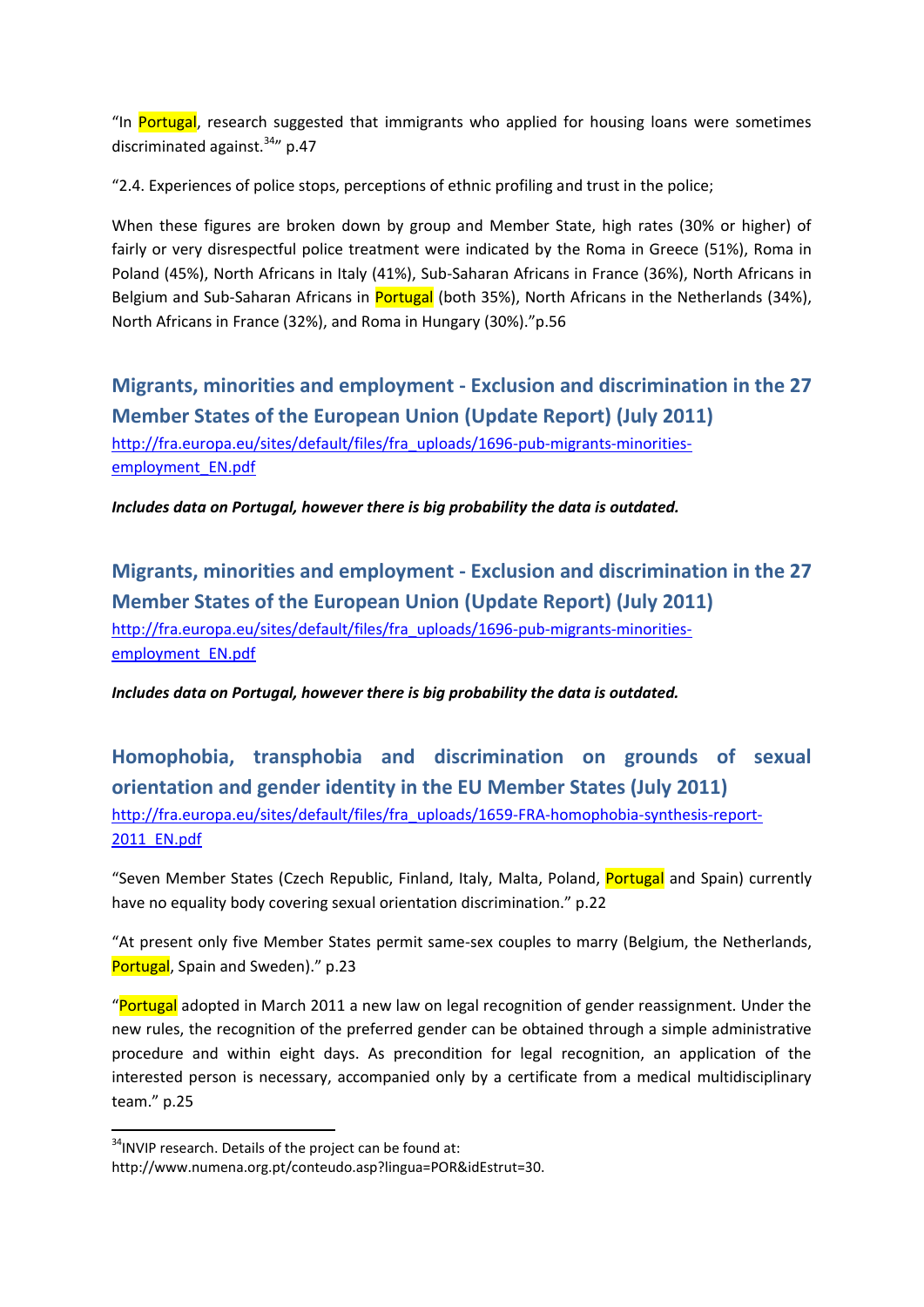"**Key trends in the period 2008-2010: access to, and legal recognition of, gender reassignment** Four EU Member States have amended their legislation and practice concerning access to gender reassignment treatment and legal recognition of gender reassignment, namely alteration of the recorded name or sex on official documents. These are Austria, Germany, Latvia and Portugal; legislative changes in this regard are expected in Ireland and the Netherlands." p.25

### "**Key legal trends in the period 2008-2010: equal treatment in free movement and family reunification**

• At national level, several developments can be noted in relation to the opening up of marriage for same-sex couples. In addition to Belgium, the Netherlands and Spain, marriage is now permitted in Portugal and Sweden, and similar legislation is in the process of being adopted in Luxembourg and in Slovenia. Austria, Hungary and Ireland have also adopted a registered partnership scheme for samesex couples.

• The meaning of the term 'family member' in the context of the law on free movement, family reunification, and asylum, while often remaining vague, has been or will be expanded in Austria, France, Hungary, Ireland, Luxembourg, Portugal and Spain to include same-sex couples to differing degrees and in different areas.

• On the other hand, Bulgaria, Estonia and Romania have consolidated or amended their legislation to specify that marriage is reserved for opposite-sex couples only, and to deny recognition of samesex partnerships and marriages concluded abroad.

• This situation signals the persistence of an uneven landscape with respect to freedom of movement and family reunification for same-sex couples, which is summarised below " p.28

"For the purposes of entry and residence rights under the Free Movement Directive, eight Member States would not distinguish between a same-sex or an opposite-sex spouse for the purposes of entry and residence rights (Belgium, Denmark, Finland, the Netherlands, Portugal, Spain, Sweden, and the UK)."p.28

"Under the Free Movement Directive if the host country's national law treats registered partnerships as equivalent to marriage, then the Member State must grant entry and residence to the registered partner of an EU citizen moving to its territory as a family member. Fourteen Member States (Austria, Belgium, Czech Republic, Denmark, Finland, Germany, Hungary, Ireland, Luxembourg, the Netherlands, Portugal, Spain, Sweden, and the UK) seem to grant entry and residence rights to registered partnerships that have effects equivalent to marriage."p.29

"Only eight Member States would not distinguish between a same-sex or an opposite-sex spouse for the purposes of family reunification (Belgium, Denmark, Finland, the Netherlands, Portugal, Spain, Sweden and the UK)."p.29

"**Key legal trends in the period 2008-2010: international protection** • With the developments in the legislation of Finland, Latvia, Malta, Poland, Portugal and Spain, the total number of Member States which explicitly consider lesbian, gay and bisexual (LGB) people as a 'particular social group' has now risen to 23 countries. This signals a clear trend towards legislative inclusion of LGBT people as potential victims of persecution. " p.33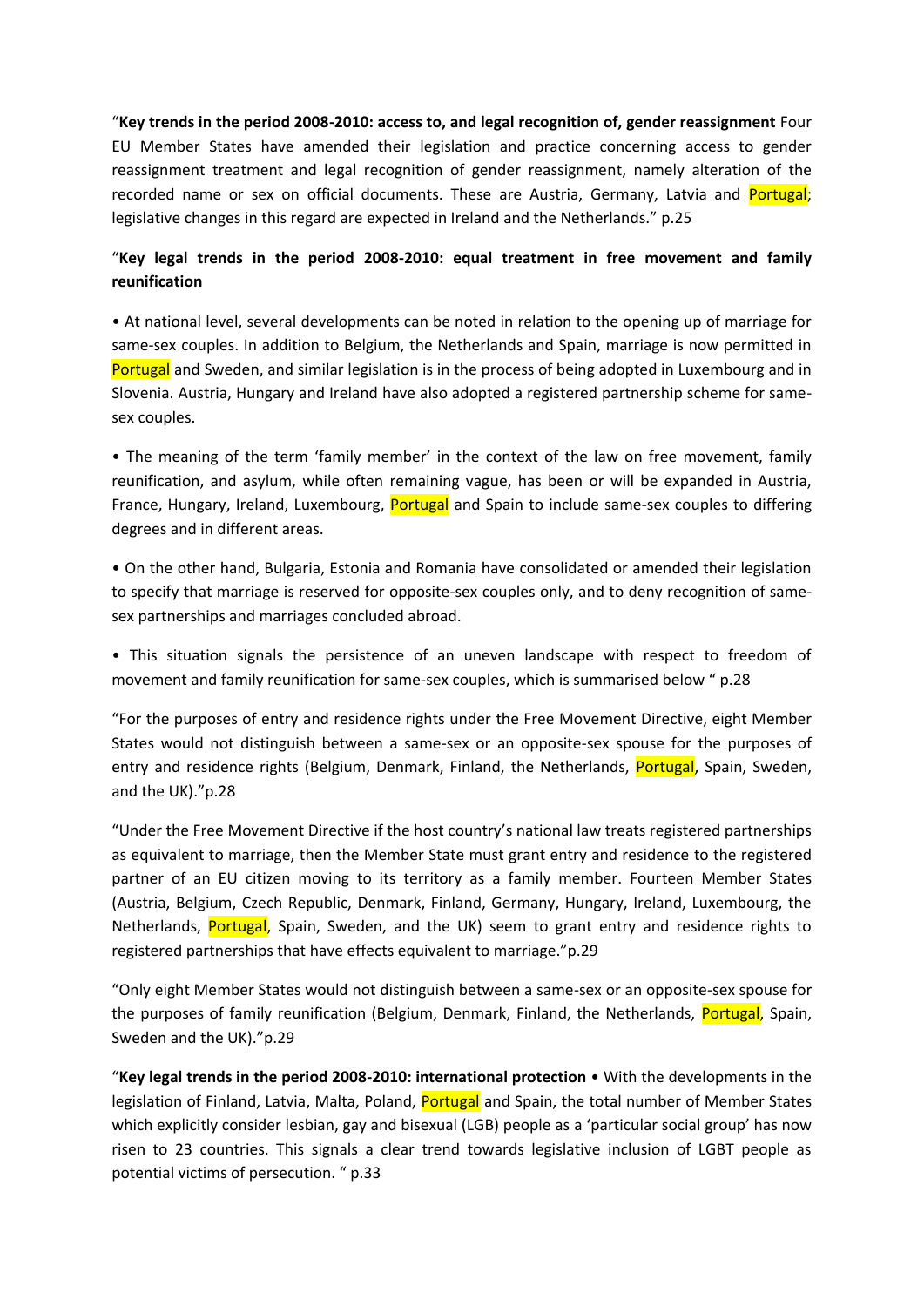# **Access to justice in Europe: an overview of challenges and opportunities (March 2011)**

[http://fra.europa.eu/sites/default/files/fra\\_uploads/1520-report-access-to-justice\\_EN.pdf](http://fra.europa.eu/sites/default/files/fra_uploads/1520-report-access-to-justice_EN.pdf)

"In more than half of the Member States victims are entitled to be represented by trade unions in at least some dispute settlement fora: Austria, Belgium, Bulgaria, Cyprus, the Czech Republic, Estonia, Germany, Ireland, Italy, Latvia, Luxembourg, the Netherlands, Poland, Portugal, Slovenia, Spain and the UK." p.39

"In some Member States it is obligatory to attempt mediation before proceeding to the trial phase of a dispute. For example in France, **Portugal** and Spain mediation is mandatory part of court proceedings, while in Hungary and Slovakia they are mandatory but separate from court proceedings.<sup>35</sup>" p.45

"**4.2. Eligibility for legal aid;** As Figure 9 shows, some jurisdictions only apply income tests, excluding merits, namely the following 18 countries: Belgium, Cyprus, the Czech Republic, Estonia, Finland, France, Greece, Germany, Hungary, Italy, Latvia, Lithuania, Luxembourg, Poland, Portugal, Romania, Spain and Slovakia." p.51

"**Access to justice – irregular immigrant;** A Brazilian citizen living in Portugal asked the Public Body of Solidarity and Welfare (*Instituto Portugues de Solidariedade e Seguranca Social*) for legal aid in a case involving a labour dispute. The Body refused the request due to the person being an irregular immigrant. The Lisbon Labour Law Court ruled that regardless of immigration status, as long as the person was registered for social welfare and paid taxes, legal aid should be provided. The Constitutional Court upheld the decision. (Portuguese Constitutional Court, 17/04, 24 March 2007, available at: www.tribunalconstitucional.pt/tc/acordaos/20040208.html)" p.53

**Data in Focus 5: Multiple Discrimination (February 2011)** [http://fra.europa.eu/sites/default/files/fra\\_uploads/1454-EU\\_MIDIS\\_DiF5-multiple](http://fra.europa.eu/sites/default/files/fra_uploads/1454-EU_MIDIS_DiF5-multiple-discrimination_EN.pdf)[discrimination\\_EN.pdf](http://fra.europa.eu/sites/default/files/fra_uploads/1454-EU_MIDIS_DiF5-multiple-discrimination_EN.pdf)

"Figure 2

Comparison of perception of discrimination based on ethnic or immigrant origin as being 'very' or 'fairly' widespread, EU-MIDIS and Special Eurobarometer 296, all survey respondents (%)" p.9

"Figure 4

.

Comparing results from EU-MIDIS and Special Eurobarometer 296: discrimination experiences on more than one ground, last 12 months – all survey respondents (%)"p.11

<sup>35</sup> Chopin, I. and Gounari, E.N. (2009) *Developing anti-discrimination law in Europe. The 27 EU Member States compared*, report prepared for the European Network of Legal Experts in the non-discrimination field, Luxembourg: Publications Office, p. 58.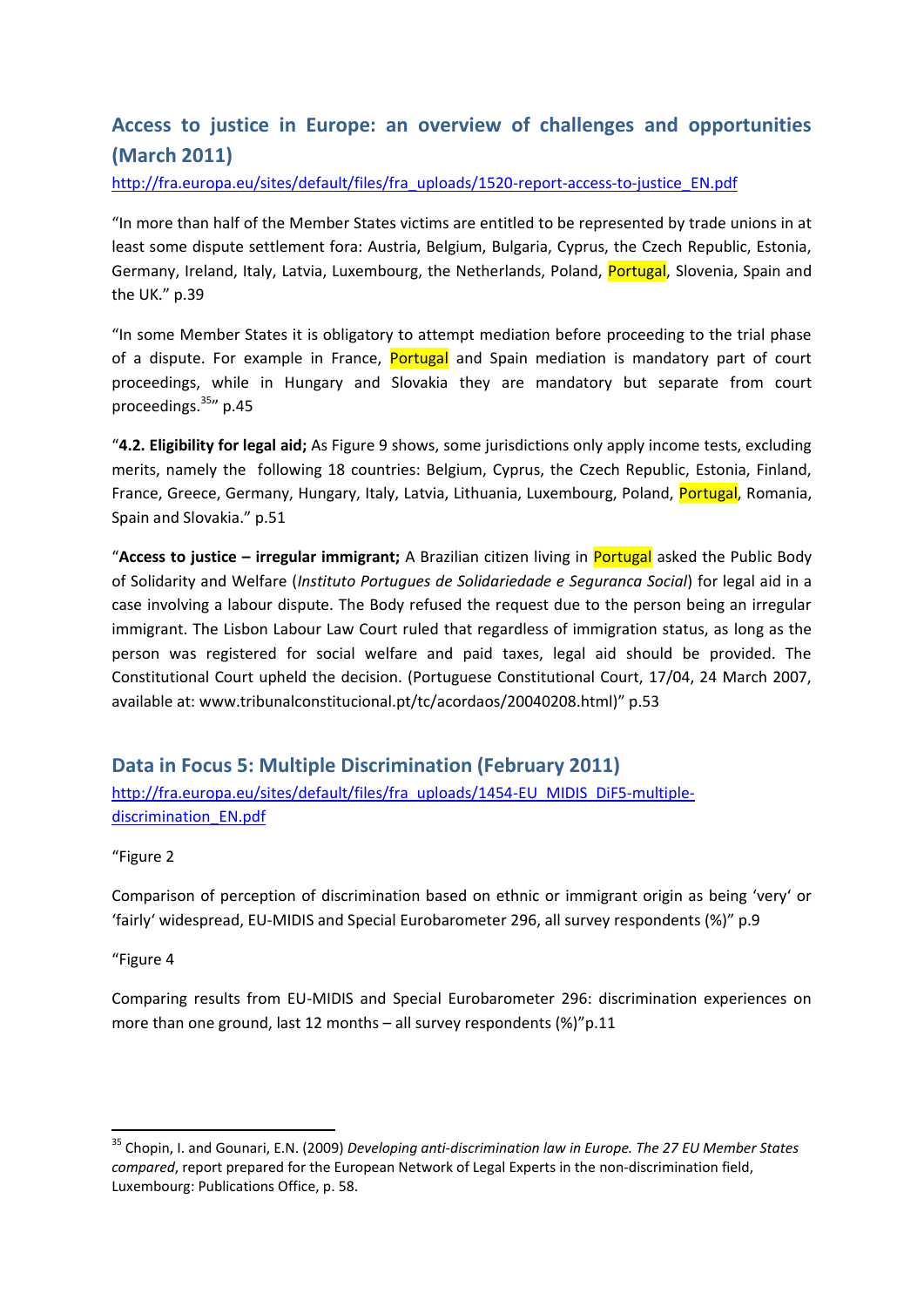# **Report - Detention of third-country nationals in return procedures (November 2010)**

[http://fra.europa.eu/sites/default/files/fra\\_uploads/1306-FRA-report-detention-december-](http://fra.europa.eu/sites/default/files/fra_uploads/1306-FRA-report-detention-december-2010_EN.pdf)[2010\\_EN.pdf](http://fra.europa.eu/sites/default/files/fra_uploads/1306-FRA-report-detention-december-2010_EN.pdf)

"Figure 2: Maximum length of detention, by country (month)\*"p.33

"In some other countries, courts or other bodies have declared the practice of re-detaining the person illegal. This has, for example, been the case in **Portugal**<sup>36</sup> and Greece."p.34

"In the European Union, there is limited use of electronic monitoring for immigration purposes. Only three EU Member States provide for the use of electronic devices as an alternative for pre-removal detention, Denmark, Portugal and the UK."p.51

"Table 1: Types of alternatives applied by EU Member States" p.52

"A review of state practice suggests that different approaches are taken. Some countries, such as France, Portugal or Latvia normally presume that it is better for the child to remain with the family, provided they can be hosted in facilities which can cater for their specific needs."p.57

"Table A1: National legislations – full references and short name, EU27" p.64

# **Homophobia, transphobia and discrimination on grounds of sexual orientation and gender identity - 2010 Update (Comparative legal analysis) (November 2010)**

[http://fra.europa.eu/sites/default/files/fra\\_uploads/1759-FRA-2011-Homophobia-Update-](http://fra.europa.eu/sites/default/files/fra_uploads/1759-FRA-2011-Homophobia-Update-Report_EN.pdf)[Report\\_EN.pdf](http://fra.europa.eu/sites/default/files/fra_uploads/1759-FRA-2011-Homophobia-Update-Report_EN.pdf)

"Table 1: Requirements for rectification of the recorded sex or name on official documents" p.17

"Table 2: Discrimination on grounds of sexual orientation in legislation: material scope and enforcement bodies" p.20

"In 11 other EU Member States (Bulgaria, Cyprus, Czech Republic, Estonia, Greece, Lithuania, Luxembourg, Malta, Portugal, Romania, Slovenia), discrimination on grounds of gender reassignment was not explicitly dealt with in legislation or in case law, resulting in a situation of legal uncertainty as to the precise protection of transsexuals and transgender persons from discrimination." P.21

"Table 3: Discrimination on grounds of gender reassignment or identity in national legislation" p.23

#### "**2.2.1. Infringement procedures for incorrect transposition of the Employment Equality Directive**

<sup>&</sup>lt;sup>36</sup> In Portugal, the Supreme Court decided that it is illegal to maintain in a detention centre or in prison an illegal immigrant that has already been detained in a Centre of Temporary Detention for 60 days, which is the time allowed according to the law. Supreme Court [Supremo Tribunal de Justiça] available at: [http://www.dgsi.pt/jstj.nsf/954f0ce6ad9dd8b980256b5f003fa814/5d58a7ea0581ce80802573640058fee7?Op](http://www.dgsi.pt/jstj.nsf/954f0ce6ad9dd8b980256b5f003fa814/5d58a7ea0581ce80802573640058fee7?OpenDocument) [enDocument.](http://www.dgsi.pt/jstj.nsf/954f0ce6ad9dd8b980256b5f003fa814/5d58a7ea0581ce80802573640058fee7?OpenDocument)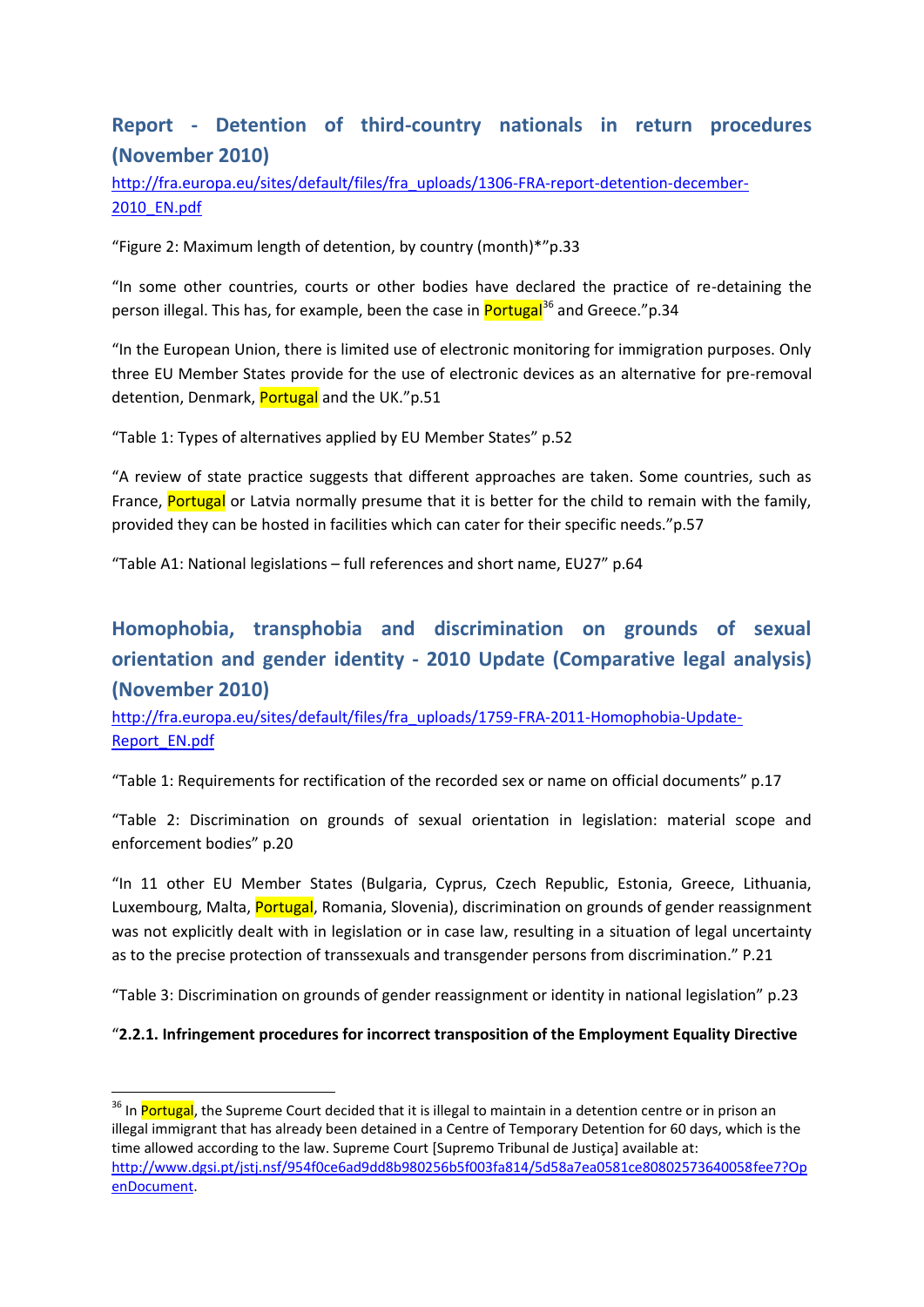At the time of writing, the European Commission still has 13 outstanding infringement procedures against 11 Member States: Belgium, Germany, Greece (2), Ireland (2), Italy, Latvia, the Netherlands, Poland, Portugal, Sweden, and the UK. Within the framework of those procedures, reasoned opinions have been sent to the following Member States: Germany, Greece (1), Ireland (1), Italy, the Netherlands, Poland, Portugal, Sweden, and the UK. The procedures in question concern various aspects of the directive." p.26

"**2.2.3. The mandate of equality bodies;** Twenty Member States (now including Denmark and Estonia) now have an equality body in place that is responsible for dealing with sexual orientation discrimination: an increase of two Member States since 2008. In the other seven (Czech Republic, Finland, Italy, Malta, Poland, Portugal, Spain) there is no equality body with such a mandate." p.28

"In conclusion, 13 Member States (Belgium, Denmark, Estonia, France, Ireland, Lithuania, the Netherlands, Portugal, Romania, Slovenia, Spain, Sweden, and the UK) explicitly criminalise incitement to hatred or discrimination on grounds of sexual orientation." p.40

"Table 4: Criminal law provisions on 'incitement to hatred' and 'aggravating circumstances' covering explicitly sexual orientation" pp.42-43

"At the time of writing, five EU Member States allow same sex couples to enter into a marriage. In June 2008 these were only three: Belgium, the Netherlands, and Spain. Two more joined the group: Sweden (which already provided for registered same-sex partnerships) and Portugal.<sup>37</sup> (...) Keeping in mind the lack of clarity of national law in this field, in 2010 the situation appears to be the following: eight Member States would not distinguish between a same-sex or an opposite-sex spouse for the purposes of entry and residence rights (Belgium, Denmark, Finland, the Netherlands, Portugal, Spain, Sweden, and the UK)." p.46

"Table 5 - Definition of 'family member' for the purposes of free movement, asylum and family reunification" pp.53-54

**Racism, ethnic discrimination and exclusion of migrants and minorities in sport: a comparative overview of the situation in the EU** [http://fra.europa.eu/sites/default/files/fra\\_uploads/1207-Report-racism-sport\\_EN.pdf](http://fra.europa.eu/sites/default/files/fra_uploads/1207-Report-racism-sport_EN.pdf)

"**Racist and xenophobic extremism;** According to the information provided, racist and xenophobic extremist movements seek to infiltrate football club fan scenes (Austria, Cyprus, Germany and Portugal), or that fan clubs are closely related to such organisations (Czech Republic, Denmark, Germany, Greece, Portugal, Romania and Spain). Part of it involves the displaying of fascist or neo-Nazi symbols and the singing of racist, anti-Semitic and right-extremist chants." p.31

<sup>37</sup> Portugal/Lei n° 9/2010 Permite a casamento civil entre pessoas do mesmo sexo, Diario da Republica (31 May 2010). The law entered into force on 5 June 2010.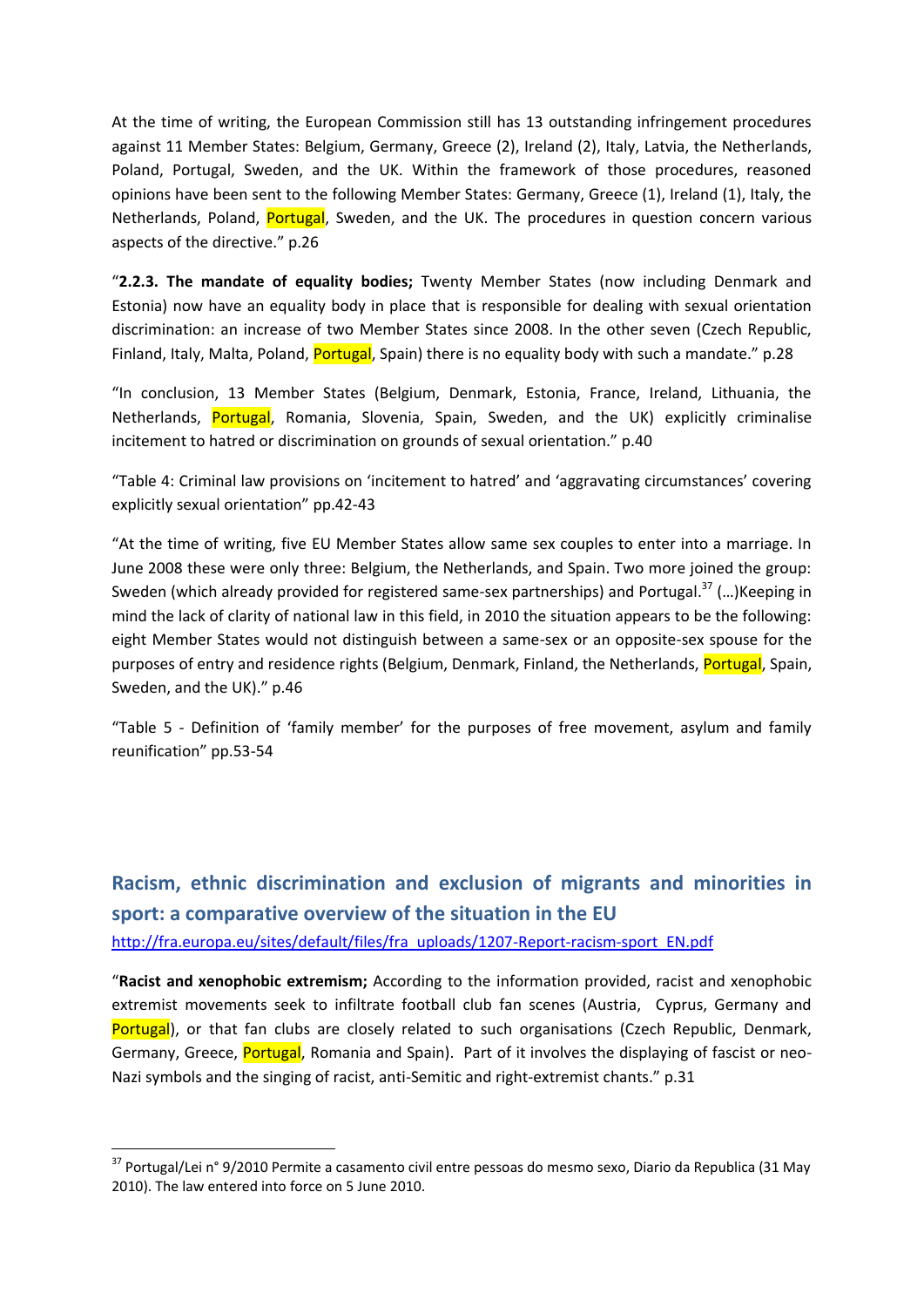"Table 5: Number of racist incidents recorded by police, equality bodies, sport federations and/or NGOs in men's professional football, 2003-2008<sup>38</sup>" p.34

"Provisions in the Penal Code, Criminal Code, Acts or Laws are applicable to sport in most Member States. Ten EU Member States (Belgium, Bulgaria, Cyprus, Czech Republic, France, Italy, Luxembourg, Portugal, Romania, Spain) have introduced special legislation on racism in sport." P.40

"Table 10: Anti-racism provisions: Handball" p.44

"In athletics, the simple lack of data make it difficult to draw an overall picture on the participation of ethnic minorities and migrants. In the post-colonial societies of Portugal and the United Kingdom there are high proportions of black athletes within the sport. In **Portugal**, without considering Portuguese athletes with an African background, 141 out of 243 foreign male athletes are from African Portuguese countries.<sup>39</sup> p.48

# **Access to effective remedies: The asylum-seeker perspective (Thematic report) (September 2010)**

[http://fra.europa.eu/sites/default/files/fra\\_uploads/1691-report-access-remedies\\_EN.pdf](http://fra.europa.eu/sites/default/files/fra_uploads/1691-report-access-remedies_EN.pdf)

"In Portugal and Romania, some asylum seekers raised the fact that they were asked to sign the receipt of written documents without understanding that it was a negative asylum decision." P.14

"Figure 1: Availability of written translation of asylum decisions, EU27" p.15

"Figure 2: Time limits for appeal – regular procedure, by country\* (days)" p.21

"Figure 3: Time limits for appeal – accelerated procedure, by country\* (days)" p.23

"In a number of countries, asylum seekers repeatedly expressed concern about the qualification or the commitment of the lawyers assigned to them and reported delays in the assignment of a lawyer (France and **Portugal**)." p.29

"In most cases, respondents were accompanied by their lawyers at the hearing, although a few asylum seekers in the Czech Republic, Poland and **Portugal** went to the hearing on their own. In the Czech Republic and Portugal, a small number of respondents indicated that the lawyers assigned to them did not appear at the hearing (…)" p.62

# **The duty to inform applicants about asylum procedures: The asylum-seeker perspective (September 2010)**

[http://fra.europa.eu/sites/default/files/report-asylum-seeker-perspective\\_en.pdf](http://fra.europa.eu/sites/default/files/report-asylum-seeker-perspective_en.pdf)

<sup>&</sup>lt;sup>38</sup> For all countries that are not listed in the table either no figures for racist incidents were available for the reporting period or information was mainly based on media reports and not on information provided by police, equality bodies, sport federations and/or NGOs.

<sup>&</sup>lt;sup>39</sup> In total, the Portuguese Athletics Federation has 3,500 registered athletes, and 443 of them are nonnationals.